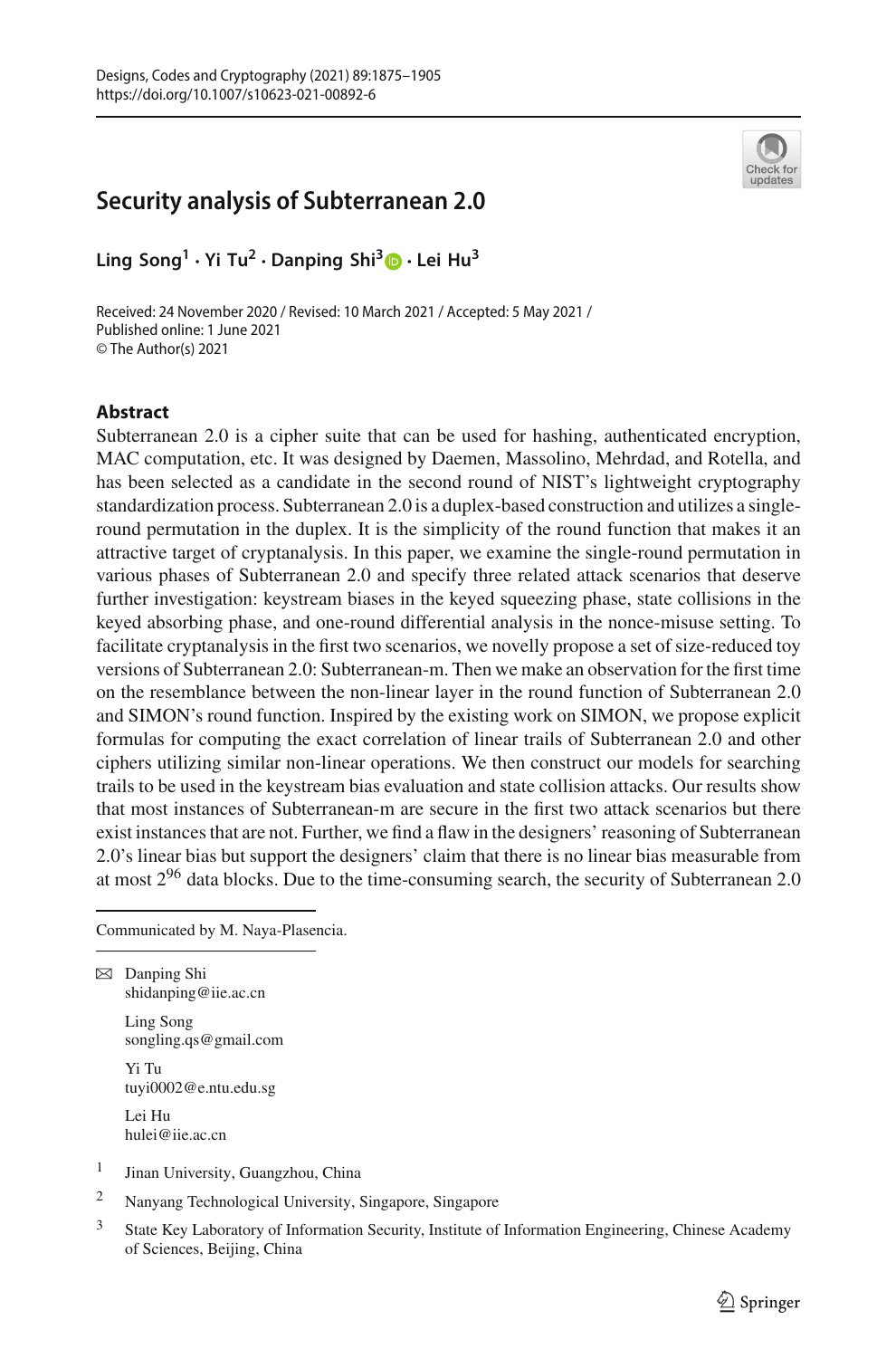against the state collision attack in keyed modes still remains an open question. Finally, we observe that one-round differentials allow to recover state bits in the nonce-misuse setting. By proposing nested one-round differentials, we obtain a sufficient number of state bits, leading to a practical state recovery with only 20 repetitions of the nonce and 88 blocks of data. It is noted that our work does not threaten the security of Subterranean 2.0.

**Keywords** Subterranean 2.0 · Permutation-based crypto · Keystream bias · State collision · State recovery

#### **Mathematics Subject Classification** 94A60

## **1 Introduction**

The deployment of small computing devices such as RFID tags, microcontrollers, sensor nodes, and smart cards is becoming more and more common. Alongside this, the need for lightweight cryptography that aims to provide security solutions tailored for such resourceconstrained devices is increasing. In 2013, the National Institute of Standards and Technology (NIST) initiated a public process to solicit, evaluate, and standardize lightweight authenticated encryption and hashing schemes that are suitable for use in constrained environments, *i.e.* the so-called LWC competitions [\[16\]](#page-29-0). In 2018, a call for submissions was launched and 57 submissions were received in 2019, among which 56 and 32 submissions were selected in the first and second rounds respectively. At the current stage, public evaluations of the candidates are strongly encouraged.

Subterranean 2.0 [\[8](#page-29-1)[,9](#page-29-2)] is a cipher suite that can be used for hashing, authenticated encryption, MAC computation, and stream encryption, etc. It was designed by Daemen, Massolino, Mehrdad, and Rotella and has been selected by NIST as a candidate for the second round of LWC competition. Subterranean 2.0 shares features with its predecessor Subterranean [\[6\]](#page-29-3) which can be seen as a precursor to the Sponge construction [\[4](#page-28-0)]. The features of Subterranean 2.0 are summarized below.

- Prime-sized state Subterranean 2.0 operates on a state of 257 bits which is small but still supports both hashing and authenticated encryption. It offers a security strength of 128 bits in keyed modes and 112 bits in unkeyed mode. In authenticated encryption where a nonce is used, the nonce should not repeat.
- Duplex-based construction The duplex [\[3\]](#page-28-1) plays a core role in Subterranean 2.0. On top of it, three functions were built, namely, Subterranean-XOF, Subterranean-deck, and Subterranean-SAE, where the latter two are keyed functions. The duplex absorbs/squeezes 32-bit blocks in keyed modes and 8-bit blocks in unkeyed mode.
- Single-round permutation In the duplex, a lightweight single-round permutation is used. The round function operates at bit level and has algebraic degree 2. It has a minimum of substructures and ultimate weak alignment which prevents large classes of attacks.
- Blank rounds used Between different phases, 8 blank rounds are used to prevent measurable characteristics between the controllable input and output.
- Efficient hardware implementation Subterranean 2.0 is designed for hardware and offers a good option for environments that require lightweight crypto in hardware with high throughput requirements. Besides, it is very suitable for protection against differential power analysis such as masking and threshold implementations.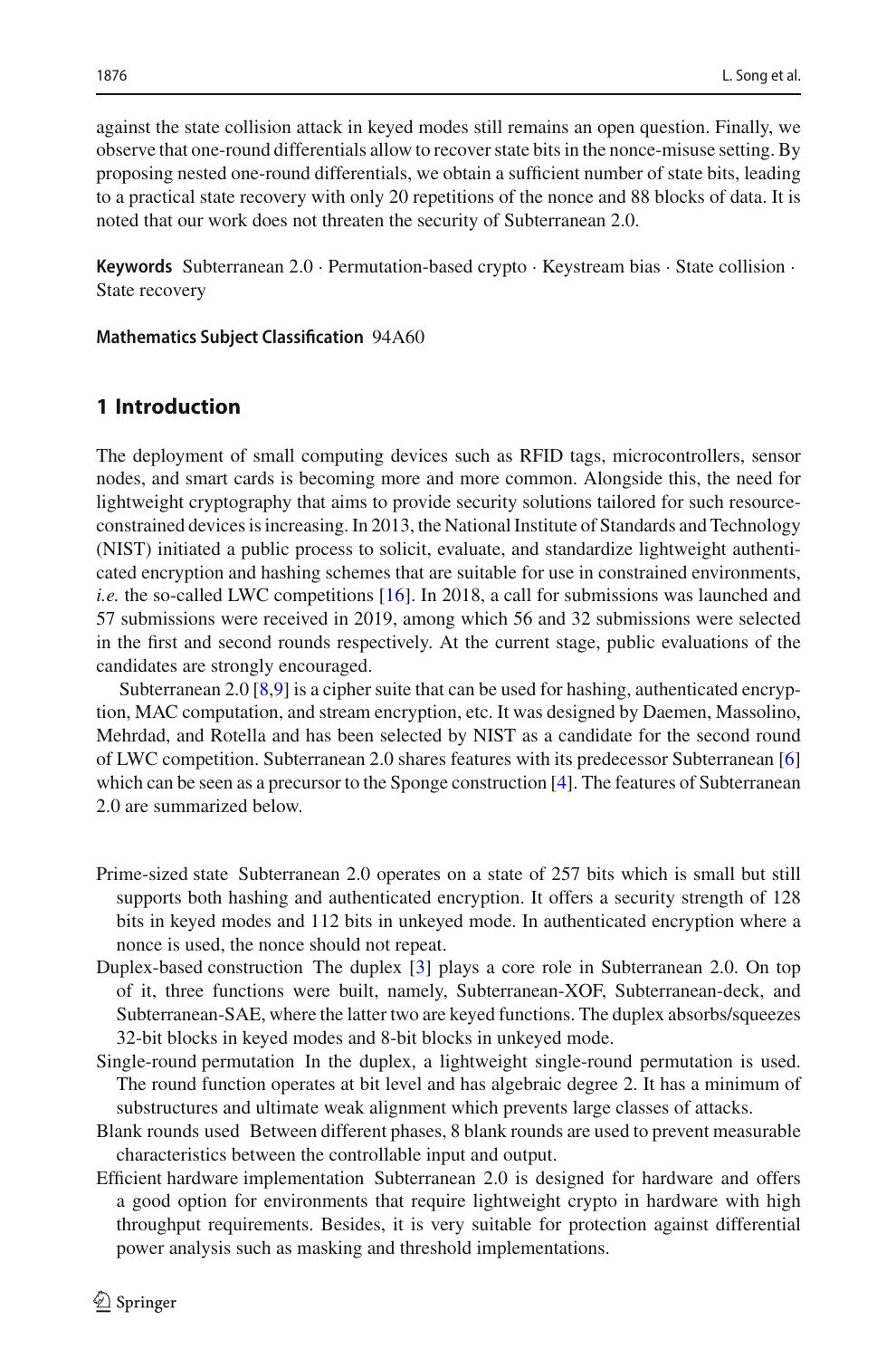Due to the extremely simple round function, Subterranean 2.0 is an attractive target for cryptanalysis. In the design specification [\[8](#page-29-1)], the designers mainly investigated the security of state collisions in unkeyed absorbing and differential/linear properties of a multipleround permutation. As a complement, Liu et al. [\[13\]](#page-29-4) conducted cube-based cryptanalysis of Subterranean-SAE by exploiting the low algebraic degree of the round function. They showed that when the number of blank rounds is reduced to 4, one can mount a state recovery attack. Moreover, in the nonce-misuse setting the state recovery attack becomes practical using  $2^{13}$  blocks of data.

With respect to the simple single-round permutation of Subterranean 2.0, there are interesting attacks in different phases. Below, we list three related attacks in keyed modes that deserve further investigation.

- 1. Linear bias of output blocks in keyed squeezing phase. It is claimed in the specification [\[8\]](#page-29-1) that there is probably no linear bias over four or less output blocks of Subterranean 2.0 and that there is no bias measurable from  $2^{96}$  data blocks or less. Any analytical results that approve or disapprove of these claims can help understand the security of Subterranean 2.0.
- 2. State collisions in keyed absorbing phase. In keyed modes, state collisions may lead to attacks like forgeries. However, security analysis of Subterranean 2.0 against such attacks is missing from the literature.
- 3. One-round differential analysis of Subterranean-SAE in the message processing phase. In the phase of processing the message, when a duplex call is invoked, an output block is squeezed and an input block absorbed before and after the single-round permutation, respectively. In the case where nonce repeats, one-round differentials can be observed over successive calls of duplex. It is not clear how far an attack can go by exploiting one-round differentials.

## **1.1 Our contribution**

In this paper, we examine the security of Subterranean 2.0 in the above three attack scenarios regarding its single-round permutation. In order to investigate the bias of keystreams and the state collision attack, it requires to find useful linear and differential trails under certain constraints. When carrying out differential/linear analysis of Subterranean 2.0, we face two challenges. The first is that the permutation has only one round and thus cannot be scaled down through the most common way of reducing the number of rounds for facilitating the differential/linear analysis. The other is the "dependency" issue that cannot be avoided either in differential analysis or linear analysis. The round function of Subterranean 2.0 exploits logic AND of neighbouring bits in the non-linear layer. Namely, state bits *si*−1,*si* are fed into one AND operation and  $s_i$ ,  $s_{i+1}$  into another. These AND operations are dependent as neighbouring AND operations share an input bit. Consequently, the AND operations cannot be treated independently in differential/linear analysis. Such dependency makes it difficult to precisely evaluate the security of Subterranean 2.0 against linear attacks and state collision attacks.

In this paper, we use the following techniques to tackle these two challenges.

– We novelly propose a set of toy versions of Subterranean 2.0 with reduced state size. At first glance, Subterranean 2.0 can be weakened by increasing the rate. However, it cannot be done without changing the extraction function. Therefore, a better way seems to reduce the state size. Concretely, we choose a smaller prime number 97, adapt other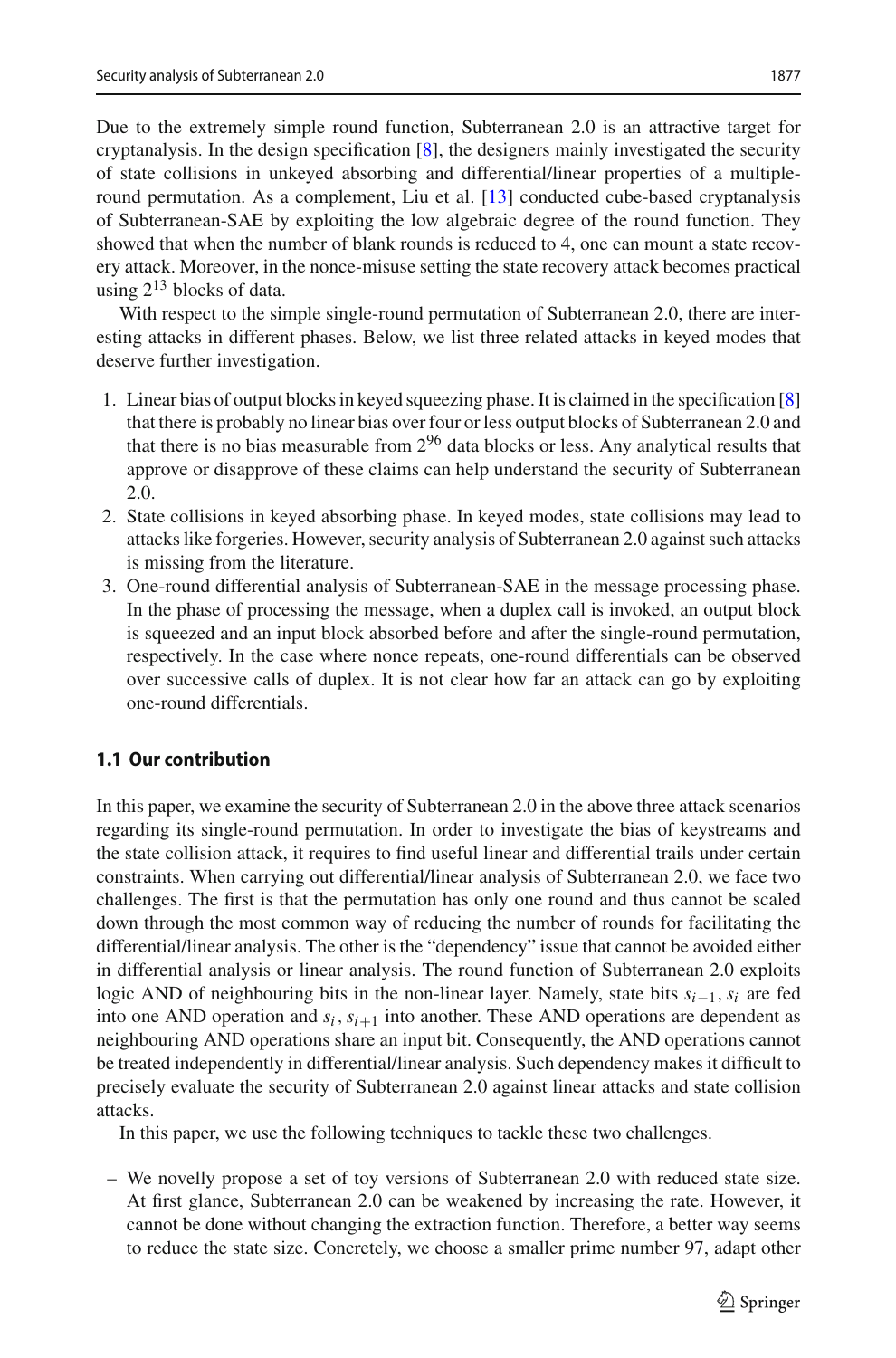parameters accordingly, and let the factor *d* used in the round function (see Sect. [2.2\)](#page-4-0) be all possible values. Then we have a set of toy versions: Subterranean-m(*d*) which have much smaller state size and key size but share the same design with the original cipher.

– For the first time in the literature, we observe that the non-linear layer of the round function of Subterranean 2.0 can be represented by a SIMON-like function. SIMON [\[2](#page-28-2)] is a family of lightweight block ciphers and has been extensively analysed since its publication, such as differential/linear analyses in [\[12\]](#page-29-5). Inspired by the existing work on SIMON, we propose explicit formulas for computing the exact correlation of linear trails of Subterranean 2.0 and other ciphers utilizing AND operations. We then build our models for handling the dependency issue, as well as searching optimal differential/linear trails of Subterranean 2.0.

Applying our models to Subterranean 2.0 and Subterranean-m, we obtain the following results.

- For most values of *d*, Subterranean-m resists the linear attack and the state collision attack. However, there exist two instances of Subterranean- $m(d)$  which do not resist the linear attack and the state collision attack respectively. This means different values of *d* are not equally good.
- There does exist linear bias over four or three output blocks for Subterranean 2.0 and Subterranean-m. Our work helps to find a flaw in the designers' reasoning of Subterranean 2.0's linear biases.
- Our experiments support the designers' claim that there is no bias measurable from  $2^{96}$ data blocks or less.

Due to the time-consuming search, the security of Subterranean 2.0 against the state collision attack in keyed modes still remains an open question.

Finally, we exploit the one-round differentials to recover the state in the nonce-misuse setting. If the nonce repeats, one-round differentials observed in the message processing phase of Subterranean-SAE will leak some bits of the state due to the algebraic degree 2 of the round function. Further, we find out that ordinary one-round differentials can recover 41 bits at most. To enlarge the number of state bits that can be recovered, we propose *nested one-round differentials* where an one-round differential is prepended to another in a delicate way. As a result, a sufficient number of state bits can be recovered, which leads to a full state recovery and further a key recovery. The attack is practical and takes only 20 repetitions of the nonce and 88 blocks of data, which is much lower than the data complexity of the attack in [\[13\]](#page-29-4) by Liu, Isobe and Meier. Our analysis shows that Subterranean-like constructions with a quadratic single-round permutation must be used carefully in practice since the security crashes without nonce uniqueness.

## **1.2 Organization**

The rest of the paper is organized as follows. Basic notations, the design of Subterranean 2.0 and a set of toy versions are introduced in Sect. [2.](#page-4-1) Section [3](#page-7-0) highlights several properties of Subterranean 2.0 and the relation to three attack scenarios: keystream biases, state collisions, and state recovery in the nonce-misuse setting. Linear attacks and state collisions in the keyed modes are investigated in Sect. [4.](#page-10-0) Section [5](#page-17-0) presents a state recovery attack utilizing one-round differentials in the nonce-misuse setting. Finally, we conclude the paper in Sect. [6.](#page-22-0)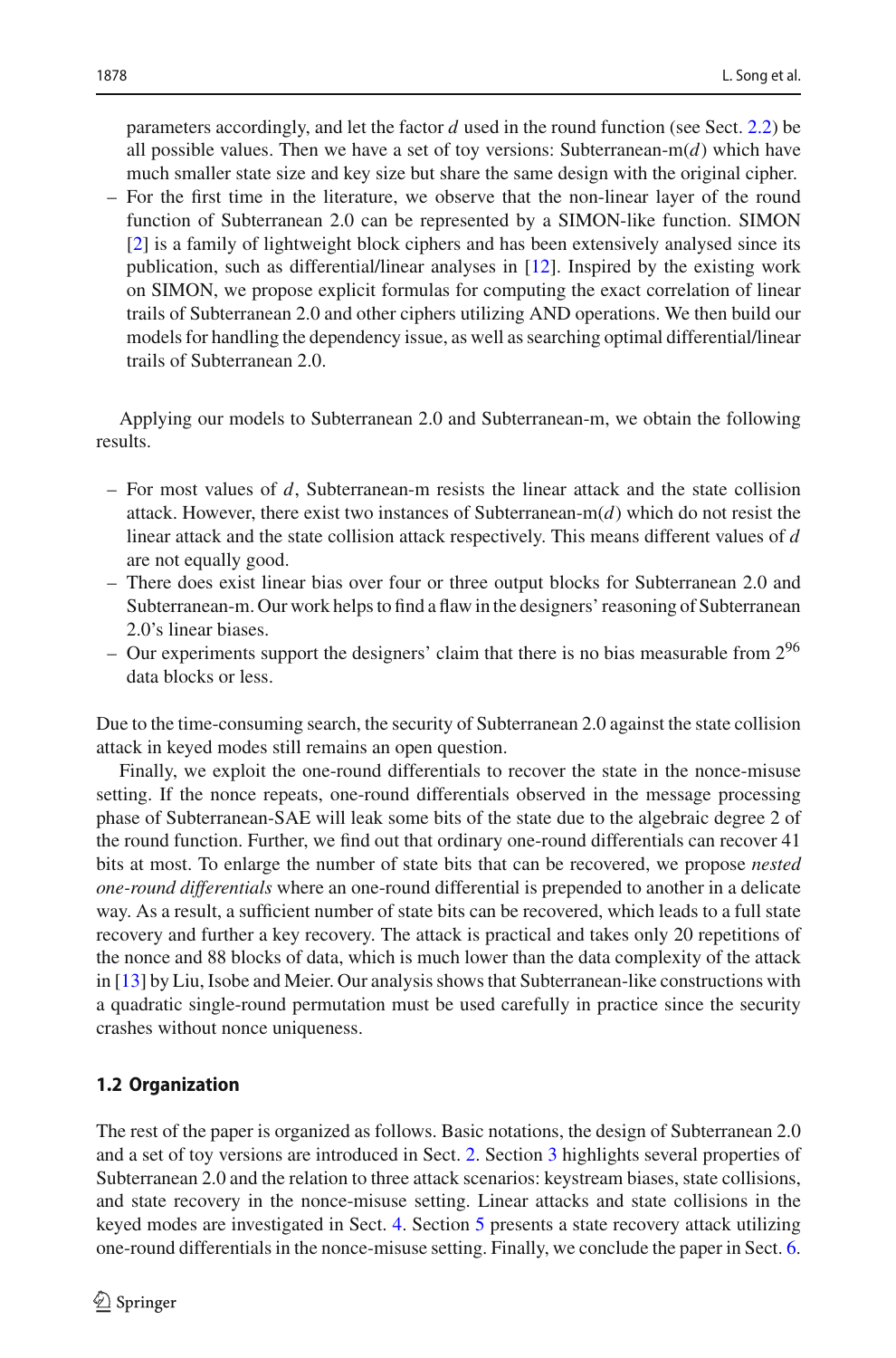## <span id="page-4-1"></span>**2 Notations and specification of Subterranean 2.0**

In this section, we start by giving our notations and then briefly introduce Subterranean 2.0, including its round function, the duplex object and two keyed members: Subterranean-deck and Subterranean-SAE. To facilitate cryptanalysis of Subterranean 2.0, we introduce a set of toy versions: Subterranean-m(*d*). For more details of Subterranean 2.0, we refer the interested reader to the official specification [\[8\]](#page-29-1).

## **2.1 Notations**

- *b* The size of the state
- *d* The factor used in  $\pi$  of the round function
- *M* The string *M* padded to 33 bits with 10\*
- $\Delta X$  The difference of *X* where *X* may be the state or the input/output block
- $\Delta X_i^t$  The difference of the *i*-th bit of *X* at time *t* 
	- ≫ Cyclic right shift
	- ≪ Cyclic left shift
	- $|\cdot|$  The length in bits
		- || Concatenation of bit strings

## <span id="page-4-0"></span>**2.2 Round function**

The round function R operates on a *b*-bit state and consists of four bit-oriented steps:  $R =$  $\pi \circ \theta \circ \iota \circ \chi$ . Let *s* denote the state and  $s_i$  the *i*-th bit of *s*. Then for all  $0 \leq i \leq b$ ,

$$
\chi: s_i \leftarrow s_i + (s_{i+1} + 1) \cdot s_{i+2},
$$
  
\n
$$
\iota: s_0 \leftarrow s_0 + 1,
$$
  
\n
$$
\theta: s_i \leftarrow s_i + s_{i+3} + s_{i+8},
$$
  
\n
$$
\pi: s_i \leftarrow s_{d \times i}.
$$

Here the addition and multiplication of state bits are in  $\mathbb{F}_2$  and expressions in the indices are taken modulo *b*. In Subterranean 2.0,  $b = 257$ ,  $d = 12$ .

## **2.3 Duplex object and two keyed functions**

## **2.3.1 Duplex object**

The Subterranean 2.0 suite is built upon a duplex object which is displayed in Fig. [1.](#page-5-0) The duplex uses a single-round permutation, i.e. *R*, and has two functions: the duplex call and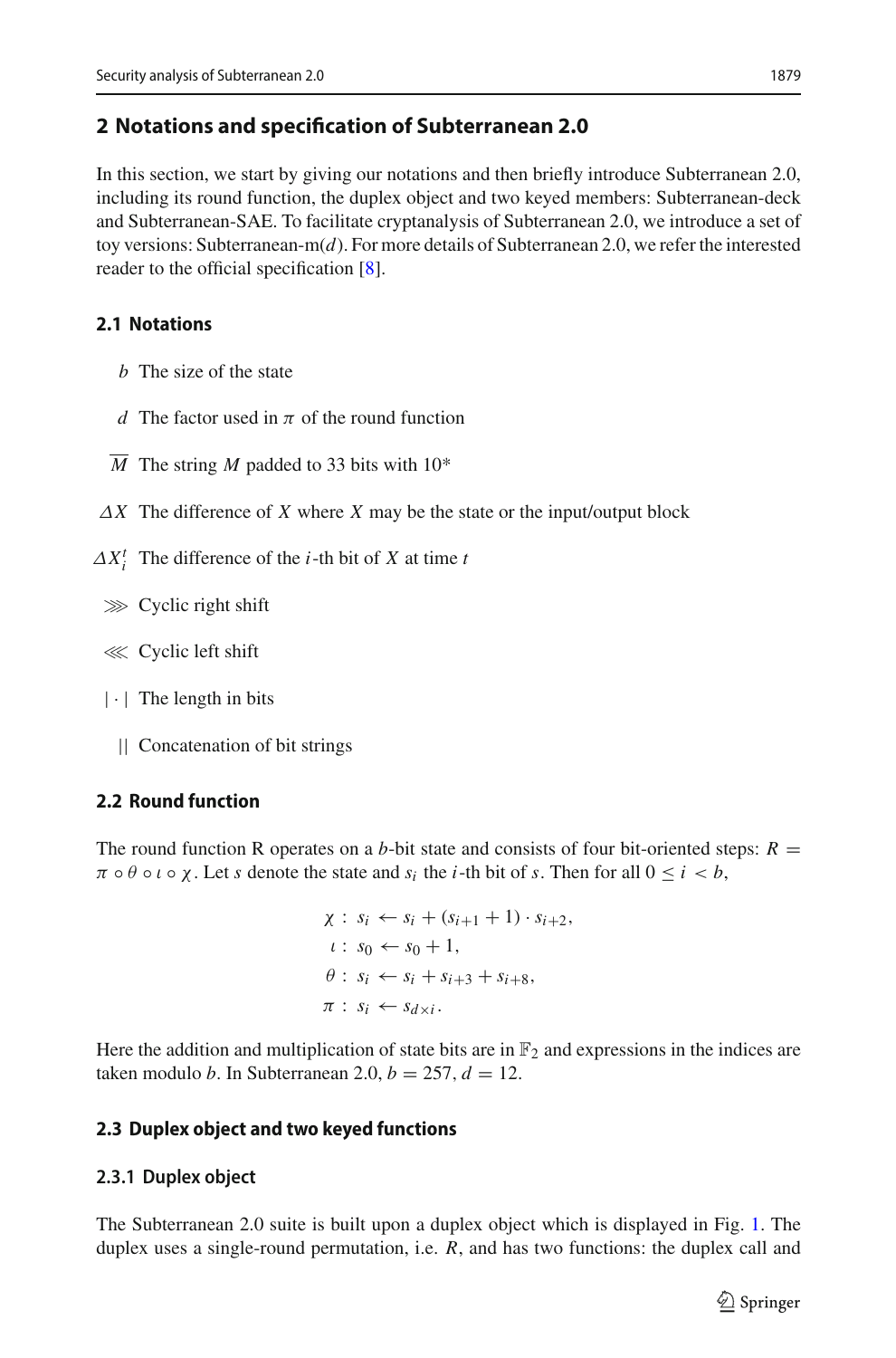<span id="page-5-1"></span>

|   |           | <b>Table 1</b> Indices used for injection and extraction |    |                |            |              |           |            |    |                |            |
|---|-----------|----------------------------------------------------------|----|----------------|------------|--------------|-----------|------------|----|----------------|------------|
|   | $12^{4i}$ | $-12^{4i}$                                               |    | $12^{4i}$      | $-12^{4i}$ | $\mathbf{i}$ | $12^{4i}$ | $-12^{4i}$ |    | $12^{4i}$      | $-12^{4i}$ |
| 0 |           | 256                                                      | 8  | 64             | 193        | 16           | 241       | 16         | 24 | $\overline{4}$ | 253        |
| 1 | 176       | 81                                                       | 9  | 213            | 44         | 17           | 11        | 246        | 25 | 190            | 67         |
| 2 | 136       | 121                                                      | 10 | 223            | 34         | 18           | 137       | 120        | 26 | 30             | 227        |
| 3 | 35        | 222                                                      | 11 | 184            | 73         | 19           | 211       | 46         | 27 | 140            | 117        |
| 4 | 249       | 8                                                        | 12 | $\overline{c}$ | 255        | 20           | 128       | 129        | 28 | 225            | 32         |
| 5 | 134       | 123                                                      | 13 | 95             | 162        | 21           | 169       | 88         | 29 | 22             | 235        |

6 197 60 14 15 242 22 189 68 30 17 240 7 234 23 15 70 187 23 111 146 31 165 92

<span id="page-5-0"></span>**Fig. 1** Duplex object

the output extraction, the latter of which is optional. The duplex call applies the round function R and absorbs a string *M* of at most 32 bits. Before adding the string to the internal state, the string is padded to 33 bits with  $10<sup>*</sup>$ . The 33 bits are then injected into the state  $s_{124i}$ ,  $0 \le i \le 33$ . Namely, the injection rate is 33 bits. Before the duplex call, one may extract 32 bits from the state, each of which is the sum of two state bits:

$$
Z_i = s_{12^{4i}} + s_{-12^{4i}},
$$

for all  $0 \le i < 32$ . The details of indices used for injection and extraction are shown in Table [1.](#page-5-1)

When the input is an empty string, the combination of the round function and the injection is denoted as  $R_{\epsilon}$  for convenience in the figures.

### **2.3.2 Subterranean-deck and Subterranean-SAE**

The Subterranean 2.0 suite has three functions: Subterranean-XOF, Subterranean-deck and Subterranean-SAE. Subterranean-XOF is designed to be used for unkeyed hashing, while Subterranean-deck and Subterranean-SAE are keyed functions. In this paper, we focus on the latter two.

Subterranean-deck takes as input an arbitrary-length key, typically of 128 bits, and a sequence of arbitrary-length strings and returns a bit string of arbitrary length, as shown in Fig. [2.](#page-6-0) Hence, it can be used as a stream cipher, a MAC function or for key derivation. Subterranean-SAE, depicted in Fig. [3,](#page-6-1) is designed for authenticated encryption. Below, a detailed description of Subterranean-SAE is given.With the description of Subterranean-SAE in mind, it requires little extra effort to follow the working procedures of Subterranean-deck.



32 256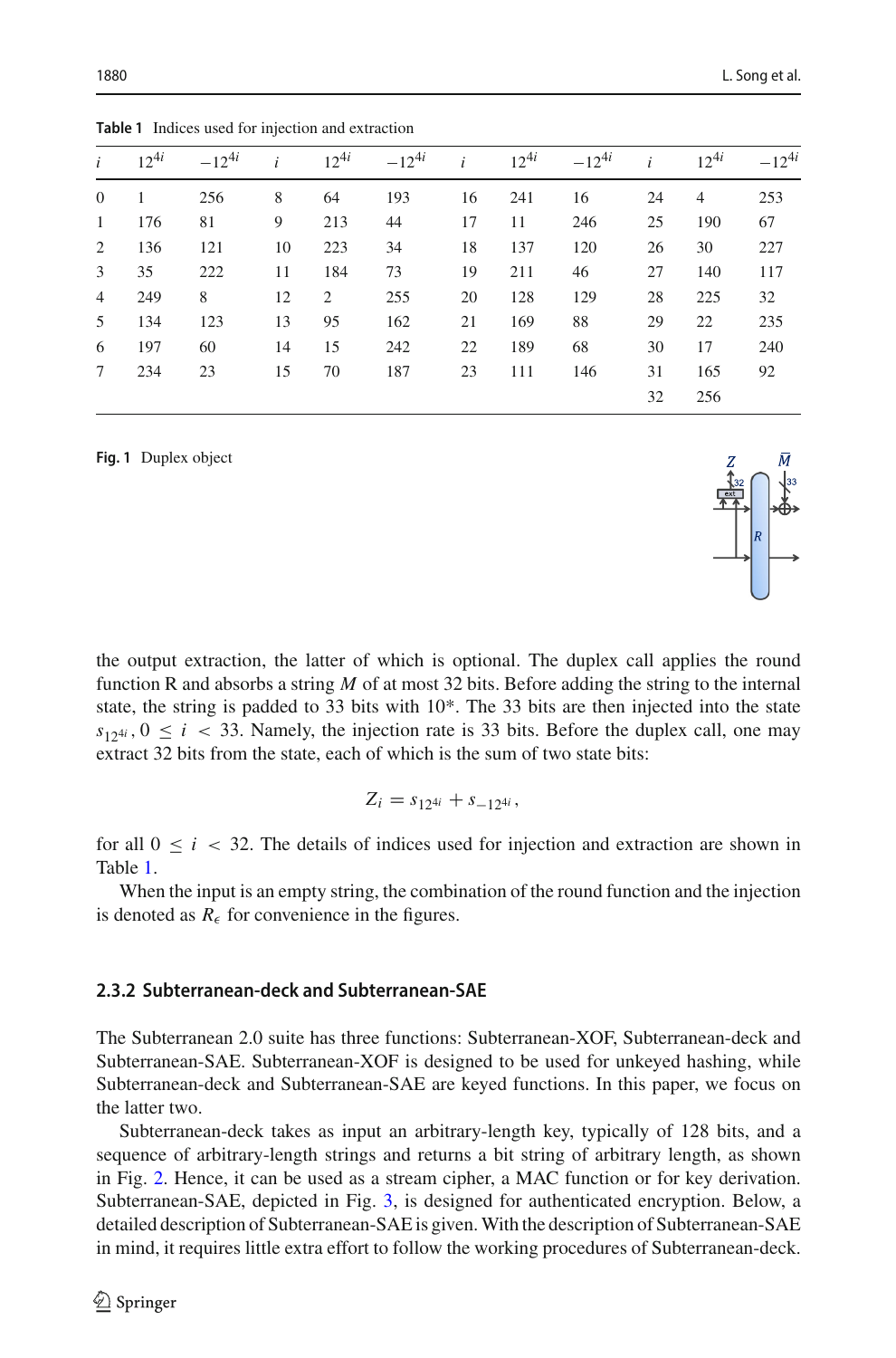<span id="page-6-0"></span>

<span id="page-6-1"></span>The input of Subterranean-SAE contains a 128-bit key, a 128-bit nonce *N*, an associated data (AD) *A* which is optional, and a message M. The output is composed of the ciphertext and a 128-bit tag *T* .

- Processing the key At first, the state is initialized with 0. The 128-bit key is split into four 32-bit blocks  $K^1$ ,  $K^2$ ,  $K^3$ ,  $K^4$  and one empty block  $\epsilon$ , as the last block should be strictly shorter than 32 bits. Each block is padded with 10\* and the first four padded blocks are denoted by  $\overline{K}^1$ ,  $\overline{K}^2$ ,  $\overline{K}^3$ , and  $\overline{K}^4$ . The whole five blocks are then absorbed one by one through the duplex call.
- Processing the nonce The nonce is split into 32-bit blocks with the last block being shorter than 32 bits. Pad each block with 10\* and sequentially inject the padded blocks into the state in a series of duplex calls.
- Processing the AD Invoke the duplex eight times, each with an empty message  $\epsilon$  absorbed. Then absorb the AD in the same way as processing the nonce.
- Processing the message The message is split into 32-bit blocks with the last block being shorter than 32 bits. Pad each block with 10\*. Process message blocks one after another by the following steps: extract 32 output bits, invoke the duplex call to absorb a padded message block and XOR the message block with the extracted output to get the ciphertext block.
- Finalization Invoke the duplex eight times, each with an empty message  $\epsilon$  absorbed. Then invoke the duplex another four times, before each of which a 32-bit output is squeezed. Concatenate the four 32-bit output blocks to form the 128-bit tag.

### **2.4 Toy versions**

To facilitate cryptanalysis, we scale down Subterranean 2.0 and define size-reduced versions. Subterranean 2.0 uses a prime-sized state to avoid the existence of exploitable symmetries. Therefore, the state size *b* of a toy cipher also needs to be prime but smaller than 257. Besides, the factor *d* used in the  $\pi$  step should have a large order in  $\mathbb{Z}_{b}^{*}$  and the order should be a multiple of 8 if the same extraction function  $Z_i = s_{d^{4i}} + s_{-d^{4i}}$  is used. With these in mind,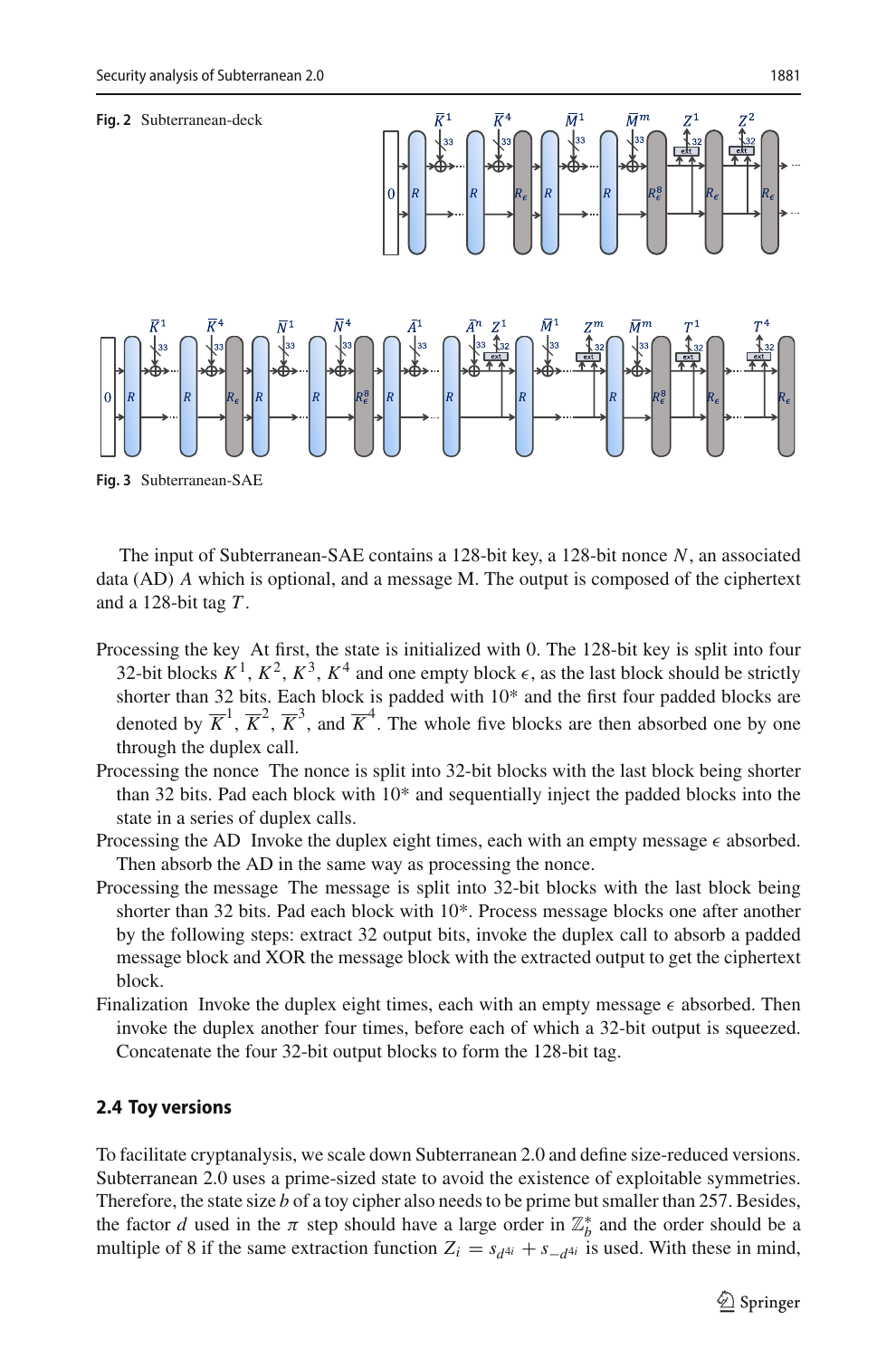| $\frac{1}{2}$ where $\frac{1}{2}$ is the contract $\frac{1}{2}$ and $\frac{1}{2}$ is the contract of $\frac{1}{2}$ |            |          |           |                                                                                                        |                          |  |
|--------------------------------------------------------------------------------------------------------------------|------------|----------|-----------|--------------------------------------------------------------------------------------------------------|--------------------------|--|
| Version                                                                                                            | State size | Key size | d         | <b>Extraction rate</b>                                                                                 | Output $Z_i$             |  |
| Subterranean 2.0                                                                                                   | 257        | 128      | 12        | 32                                                                                                     | $s_{12}a_i + s_{-12}a_i$ |  |
| Subterranean-m $(d)$                                                                                               | 97         | 48       | $d \in D$ | 12                                                                                                     | $s_{d4i} + s_{d4i}$      |  |
| $D =$                                                                                                              |            |          |           | {5, 7, 10, 13, 14, 15, 17, 21, 23, 26, 29, 37, 38, 39, 40, 41, 56, 57, 58, 59, 60, 68, 71, 74, 76, 80, |                          |  |

<span id="page-7-2"></span>**Table 2** Subterranean 2.0 and its toy versions

{5, 7, 10, 13, 14, 15, 17, 21, 23, 26, 29, 37, 38, 39, 40, 41, 56, 57, 58, 59, 60, 68, 71, 74, 76, 80, 82, 83, 84, 87, 90, 92}

we choose a prime  $97<sup>1</sup>$  and let *d* be a generator of  $\mathbb{Z}_{97}^*$ . In total, there are 32 generators of  $\mathbb{Z}_{97}^*$ . In addition, the ratio of the extraction rate to the state size should remain close. As  $\frac{32}{257} \times 97 \approx 12$ , we set the extraction rate of the toy ciphers to 12. Then we have a set of toy ciphers: Subterranean-m(*d*) whose parameters are summarized in Table [2.](#page-7-2) It turns out that the algebraic properties of  $\theta$  step remain with the new size of state, as shown in Appendix [A.](#page-23-0)

## <span id="page-7-0"></span>**3 Properties of Subterranean 2.0 and three attack scenarios**

In this section, we highlight several important properties of Subterranean 2.0 and relate them to three attack scenarios.

Subterranean 2.0 is a duplex-based construction and uses bit-oriented operations that allow good performance in hardware implementation. Besides, the following properties are interesting in the attacker's point of view.

- Property 1 Subterranean 2.0 employs an extremely simple permutation in the duplex call. The permutation has only one round and the round function has algebraic degree only 2. Additionally, the round function operates at bit level and allows a minimum of substructures by using a prime-sized state. That is to say, the round function is of weak alignment [\[7](#page-29-6)].
- Property 2 Subterranean 2.0 squeezes output blocks in a way similar to a stream cipher. Specifically, it outputs 32 bits as the keystream iteratively before each duplex call. Note that the keystreams can be known in the known-message model.
- Property 3 Subterranean-SAE processes the nonce with multiple duplex calls. Subterranean-SAE does not load the nonce into its initial state. Because of its small state size, Subterranean-SAE has to absorb the nonce with multiple duplex calls and the number of the duplex calls is 5.

### **3.1 Attack scenario 1: keystream biases**

When considering Property 1 and Property 2 together, one may ask: are the keystreams truly random? One possible way to distinguish keystreams of a cipher from a random sequence is to utilize linear biases. Recently, exploitable biases using linear combinations of output bits were found in the authenticated encryption schemes MORUS [\[1](#page-28-3)[,18](#page-29-7)] and AEGIS [\[15\]](#page-29-8). It is important to known if this will happen to Subterranean 2.0.

<span id="page-7-1"></span><sup>&</sup>lt;sup>1</sup> One may choose other primes of the form  $8k + 1$  where  $k \in \mathbb{Z}^+$  as well.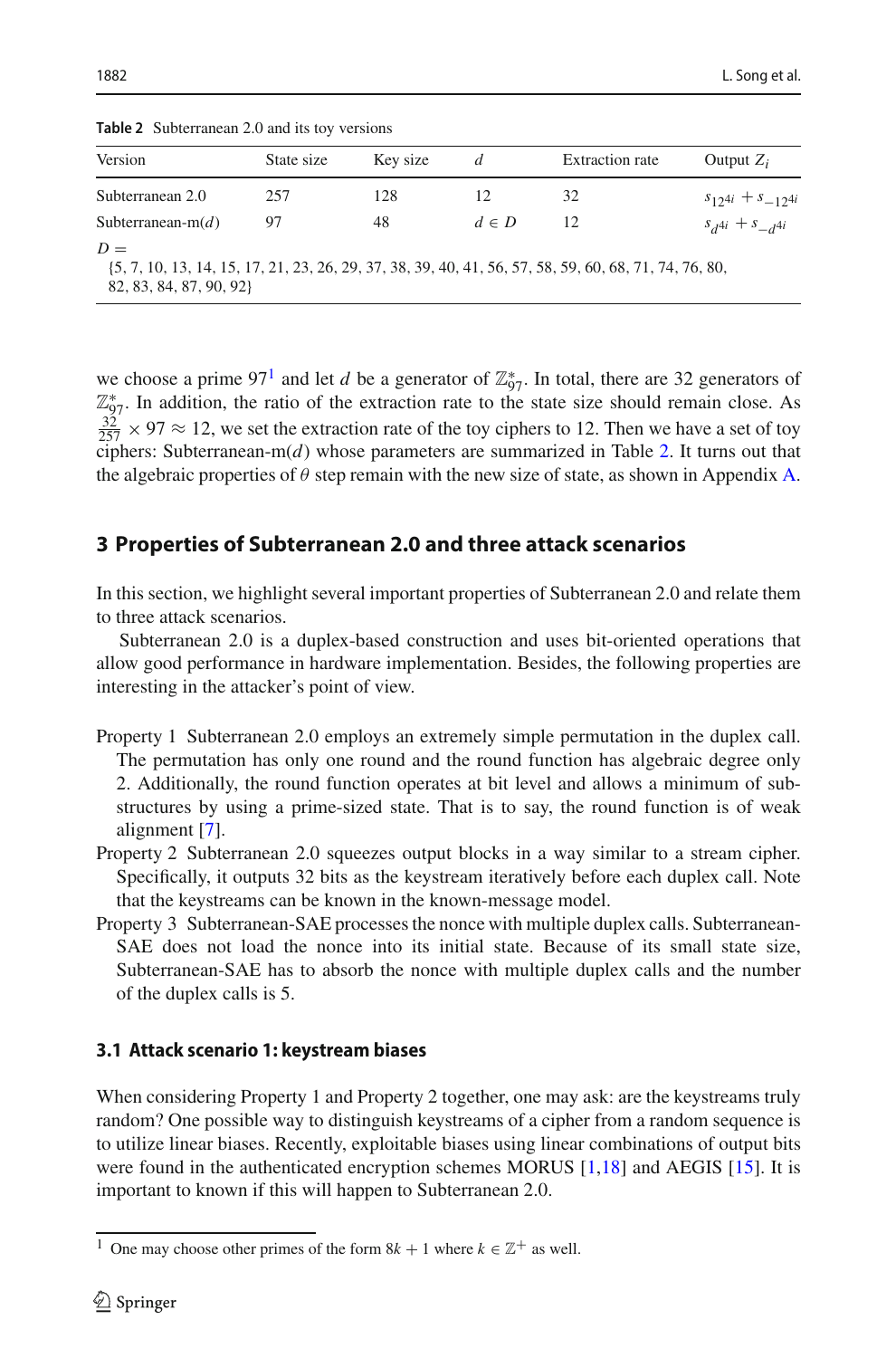

<span id="page-8-0"></span>**Fig. 4** Linear trails for keystream bias evaluation

To investigate the bias of keystreams, it is to find a sequence of linear masks  $(\lambda_0, \ldots, \lambda_n)$ for the output blocks  $Z^i$ , as illustrated in Fig. [4,](#page-8-0) such that

$$
f = \sum_{i=0}^{n} \lambda_i Z^i
$$

is biased, i.e. the bias

$$
\epsilon = \Pr(f = 0) - \frac{1}{2},
$$

or the correlation

$$
Cor(f) = Pr(f = 0) - Pr(f = 1) = 2\epsilon
$$

is different from zero. To detect a bias with given correlation *C*, one needs about  $C^{-2}$ data [\[14](#page-29-9)]. Therefore, if a sequence of masks can be found such that (*Cor*( *f* ))−<sup>2</sup> is smaller than the data limit, then the cipher can be distinguished from a random function. In order to find a good sequence of masks, the same tools for linear cryptanalysis of block ciphers can be applied with the beginning and the end being set inactive, i.e.  $\beta_{-1} = 0$ ,  $\alpha_n = 0$  as shown in Fig. [4.](#page-8-0) In the middle, the propagation of linear masks must be compatible with each operation. Summing all approximations:

$$
\gamma_i s^i + \lambda_i Z^i, \quad 0 \le i \le n,
$$
  

$$
\alpha_i s^i + \beta_i s^{i+1}, \quad 0 \le i \le n - 1,
$$

we will have  $\sum_{i=0}^{n} \lambda_i Z^i$ . For Subterranean 2.0, the correlation of keystreams  $\sum_{i=0}^{n} \lambda_i Z^i$  is the product of correlations of active ANDs in the involved round functions, as the extraction function is linear.

The designers kept the above attack in mind while designing Subterranean 2.0 and let the output *Z* be extracted from special state bits in order to prevent any bias in four consecutive output blocks. It is believed that using five or more output blocks eliminates measurable bias in *Z*. Any evidence that approves or disapproves of such a belief would be interesting to the community.

### **3.2 Attack scenario 2: state collisions**

A similar cryptanalysis in the differential case would be state collision attacks. As illustrated in Fig. [5,](#page-9-0) the difference of the internal state is introduced by an input difference  $\Delta X^0$  (through the nonce, AD or the message), and cancelled out by  $\Delta X^n$  after *n* rounds. Such an attack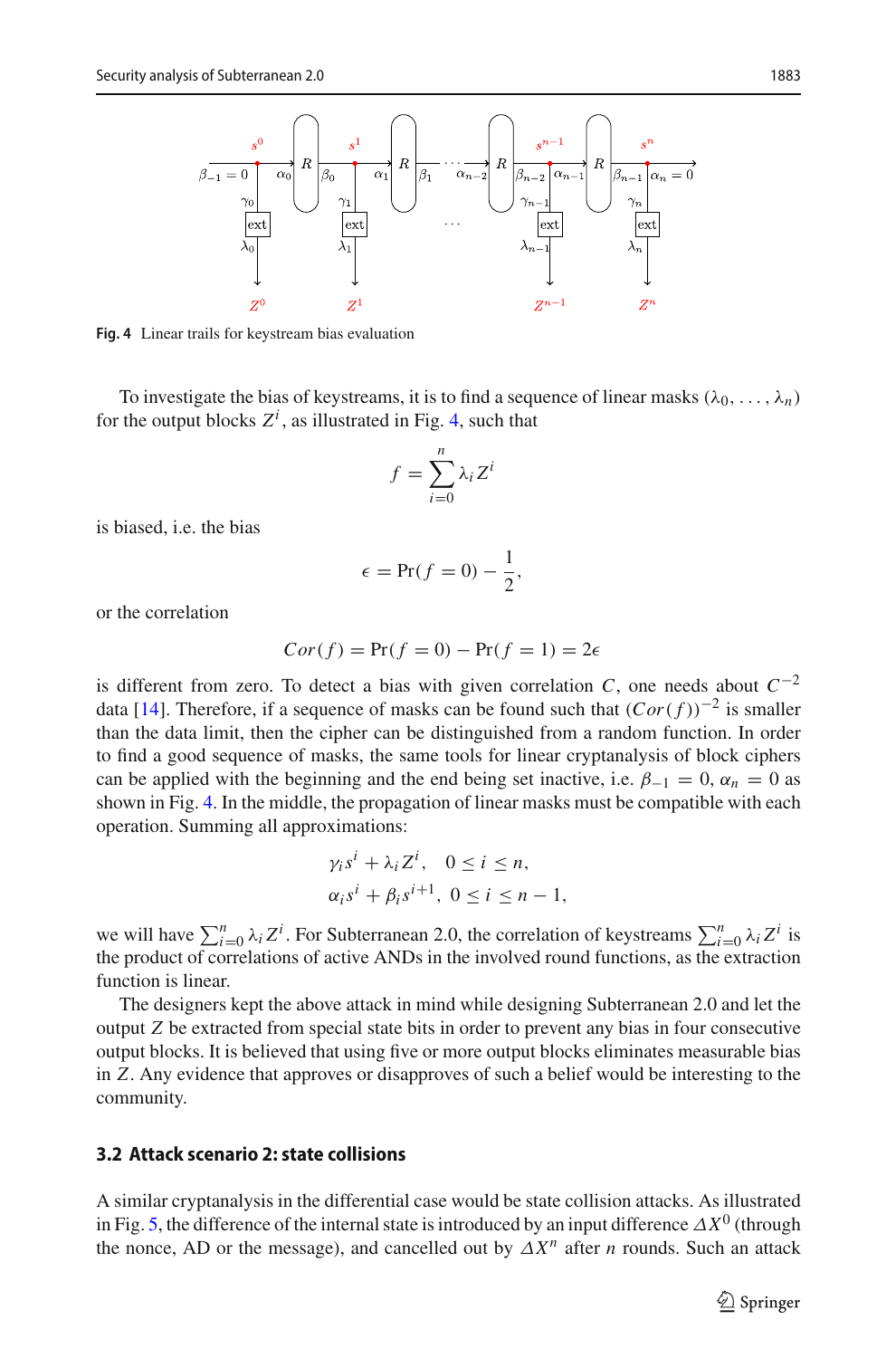

<span id="page-9-0"></span>**Fig. 5** Differential trails for state collisions

is called "LOCAL attack" which was proposed by Khovratovich and Rechberger [\[11](#page-29-10)] and independently found by Wu et al. [\[22](#page-30-0)] against ALE [\[5\]](#page-29-11).

The state collision may cause forgery attacks. Suppose the internal difference is introduced by the associated data AD and there exists such a differential trail with high probability *p*. Then a forgery attack can be mounted in the following way.

Let  $N$ ,  $A_0$ ||  $\cdots$ || $A_n$  and  $M$  be the nonce, AD and message to be forged, respectively. The attacker respects nonces and queries  $(N, A_0 \oplus \Delta X^0 || \cdots || A_n \oplus \Delta X^n, M)$  to the encryption oracle to get the 128-bit tag *T*. Then, *T* is a valid tag for  $(N, A_0|| \cdots || A_n, M)$  with probability *p*. The forgery attack succeeds if it beats the generic one. In the case of Subterranean 2.0, it means  $p > 2^{-128}$ .

As the nonce is processed in multiple duplex calls, it might be possible to find state collision during the nonce processing phase. If the state collision happens after absorbing nonce segments  $N_1$  and  $N'_1$  respectively (both are of the same length) and there are more bits of nonce to be absorbed, say  $N_2$ , then  $(N_1||N_2, A, M)$  and  $(N'_1||N_2, A, M)$  lead to a state collision and further to the same tag  $T$ . As a result, for any  $A'$  and  $M'$ , the attacker can make forgeries by using a new  $N_2$  and keeping the same  $N_1$  and  $N'_1$ .

In spite of the importance of the security requirement for resisting state collision attacks, such a differential analysis is missing, either in the specification of Subterranean  $2.0<sup>2</sup>$  or in the literature.

### **3.3 Attack scenario 3: state recovery in the nonce-misuse setting**

Subterranean-SAE takes a nonce as input and strongly relies on nonce uniqueness for security. Even though no security claim was made in the nonce-misuse setting, it is believed by the designers in [\[9\]](#page-29-2) that the state recovery attack is non-trivial.

In nonce-misuse scenario's or when unwrapping invalid cryptograms returns more information than a simple error, we make no security claims and an attacker may even be able to reconstruct the secret state. Nevertheless we believe that this would probably a non-trivial effort, both in attack complexity as in ingenuity.

Recall Property 1 that Subterranean 2.0 uses the single-round permutation with algebraic degree 2 in the duplex call. In the setting that a nonce can be used more than once, one may inject a difference  $\Delta \overline{M}^i$  at  $s^i$  in the message processing phase as shown in Fig. [6,](#page-10-1) one will obtain some linear relations of the state difference  $\Delta s^{i+1}$  through the output difference  $\Delta Z^{i+2}$  as each output bit is the sum of two internal bits. More importantly,  $\Delta s^{i+1}$  is linear in

<span id="page-9-1"></span><sup>2</sup> The designers searched differential trails for the permutation with three rounds and provided bounds for the probability of differential trails with up to eight rounds. Such differential analysis is different from the differential analysis tailored for state collisions where there is a difference injection before each round.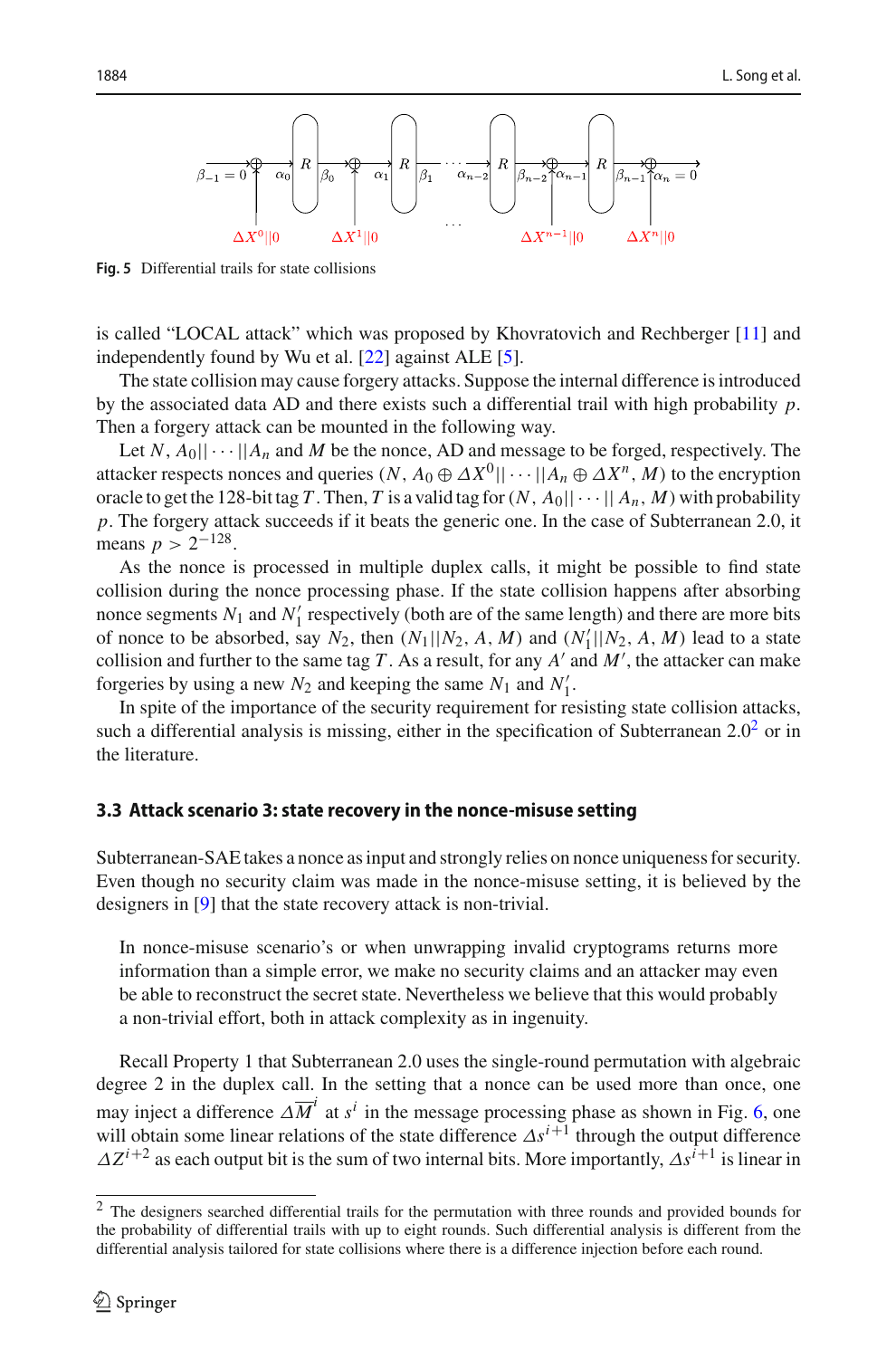$\overline{M}^{i+2}$ 

 $Z^{i+3}$ 

 $\overline{M}^{i+1}$ 

 $ex$ 

 $Z^{i+2}$ 

<span id="page-10-1"></span>

<span id="page-10-2"></span>bits of  $s^i$  due to Fact [1](#page-10-2) for quadratic Boolean functions. Therefore,  $\Delta Z^{i+2}$  will be linear in  $s^i$  as well, and thus some bits of  $s^i$  will be leaked by observing such one-round differentials.

 $\overline{M}$ 

ext

 $Z^{i+1}$ 

**Fact 1** *Let*  $f : \mathbb{F}_2^n \to \mathbb{F}_2$  *be a Boolean function with algebraic degree 2. Given the input difference*  $\Delta x$ *, the derivative of f is*  $\Delta f := f(x) + f(x + \Delta x)$  *can be expressed linearly by the input bits.*

*Example 1* Let  $f : \mathbb{F}_2^2 \to \mathbb{F}_2$  and  $f(x) = x_0 \cdot x_1$ . Suppose the input difference is given as  $\Delta x = (\Delta x_0, \Delta x_1)$ . Then  $\Delta f = f(x) + f(x + \Delta x) = x_0 \cdot x_1 + (x_0 + \Delta x_0) \cdot (x_1 + \Delta x_1) =$  $\Delta x_1 \cdot x_0 + \Delta x_0 \cdot x_1 + \Delta x_0 \cdot \Delta x_1$ .

Even though Subterranean-SAE aims for use cases where nonce uniqueness can be guaranteed, it would be interesting to know what the complexity of state recovery would be when nonce uniqueness is lost.

In the following two sections, the three potential attacks pointed out here will be investigated. Section [4](#page-10-0) looks into differential and linear cryptanalysis regarding keystream biases and state collisions respectively and Sect. [5](#page-17-0) examines state recovery attack in the noncemisuse setting.

## <span id="page-10-0"></span>**4 Differential and linear analysis tailored for keystream biases and state collisions**

In this section, we first specify the issue of dependency in the  $\chi$  operation of the round function of Subterranean 2.0. We then point out the resemblance between the  $\chi$  operation and the round function of the SIMON block cipher [\[2\]](#page-28-2). Inspired by the existing work on SIMON [\[12\]](#page-29-5), we propose explicit formulas for computing the exact correlation of linear trails of Subterranean 2.0 and other ciphers utilizing similar non-linear operations. Finally, we construct our models for searching differential/linear trails of Subterranean 2.0 tailored for keystream biases and state collisions.

#### **4.1 Dependency of AND operations**

In the design of Subterranean 2.0, the non-linear layer  $\chi$  of the round function exploits AND operations. Specifically, state bits*si*−1+1,*si* are fed into one AND operation and *si* +1,*si*+<sup>1</sup> into another. Unlike S-box based ciphers where the number of active S-boxes determines the upper bound of differential/linear probability, the number of active AND operations provides not much information for Subterranean 2.0. The reason is the dependency between AND operations.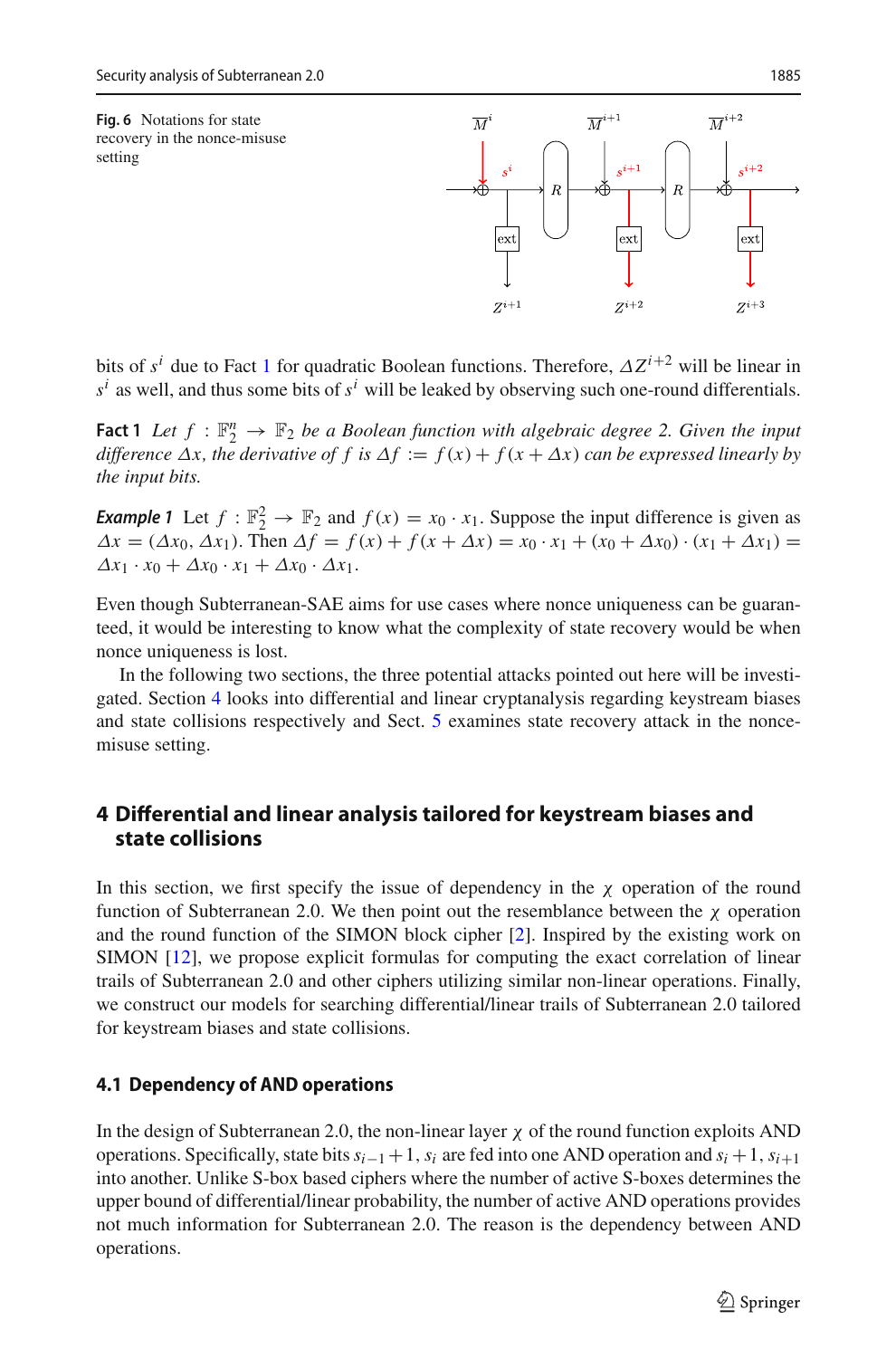<span id="page-11-0"></span>

| (0, 0) |                                                                                      |
|--------|--------------------------------------------------------------------------------------|
| 0, 1   |                                                                                      |
| 1.0    |                                                                                      |
|        | $-1$                                                                                 |
|        | $\Delta y = 0$ $\Delta y = 1$ $\Gamma x_0, \Gamma x_1$ $\Gamma y = 0$ $\Gamma y = 1$ |

Let us explain a bit more with an example of two AND operations:  $y_0 = x_0 \cdot x_1$  and  $y_1 = x_1 \cdot x_2$ . Suppose the differentials of the two AND operations are  $(1, 0) \rightarrow 1$  and  $(0, 1) \rightarrow 0$ . According to the difference distribution Table [3,](#page-11-0) the differential probability of the two AND operations is  $\frac{2}{4} \times \frac{2}{4} = 2^{-2}$  if the two AND operations are independent. However, the two AND operations share an input bit  $x_1$  and thus not independent. Check that the solutions for the two differentials  $(1, 0) \rightarrow 1$  and  $(0, 1) \rightarrow 0$  are  $(x_0, x_1) \in \{(0, 1), (1, 1)\}\$ and  $(x_1, x_2) \in \{(0, 0), (0, 1)\}$ , which means  $x_1 = 1$  and  $x_1 = 0$  should hold simultaneously. This is a contradiction. In the case where the differentials for the two AND operations are  $(1, 0) \rightarrow 1$  and  $(0, 1) \rightarrow 1$ , there is no such contradiction and the two differentials hold when  $x_1 = 0$ , meaning the probability is  $2^{-1}$  instead of  $2^{-2}$ .

The dependency between AND operations has a similar effect in linear analysis. Suppose the linear masks are  $(0, 1) \rightarrow 1$  and  $(1, 1) \rightarrow 1$  for the two AND operations. This means  $x_0 \cdot x_1$ and  $x_1 \cdot x_2$  are approximated with  $x_1$  and  $x_1 + x_2$  respectively. Treating them independently, we get correlation  $-2^{-1} \times 2^{-1} = -2^{-2}$  for the two AND operations according to the linear approximation Table [3.](#page-11-0) While considering together,  $x_0 \cdot x_1 + x_1 \cdot x_2 = x_1(x_0 + x_2)$ is approximated with  $x_1 + x_2$ , resulting in a zero correlation. In the case where the linear masks are  $(0, 1) \rightarrow 1$  and  $(1, 0) \rightarrow 1$ ,  $x_0 \cdot x_1 + x_1 \cdot x_2 = x_1(x_0 + x_2)$  is approximated with *x*<sub>1</sub>, leading to a correlation  $2^{-1}$  instead of  $2^{-2}$ . The case of two active AND operations is summarized in Example [2.](#page-11-1)

<span id="page-11-1"></span>**Example 2** Let  $f(x_0, x_1, x_2) = x_0 \cdot x_1 + x_1 \cdot x_2 + L(x_0, x_1, x_2) = x_0 \cdot x_1 + x_1 \cdot x_2 + u \cdot x_0 +$  $v \cdot x_1 + w \cdot x_2$  be a Boolean function and  $u, v, w \in \mathbb{F}_2$  are constants. If  $u + w = 0$ , then  $Cor(f) = 2^{-1}$ ; otherwise,  $Cor(f) = 0$ .

Besides Subterranean 2.0, chaining AND operations also make up the non-linear layer of the round function in authenticated encryption schemes like MORUS [\[20](#page-29-12)], TinyJAMBU [\[21\]](#page-29-13) and block ciphers like SIMON [\[2](#page-28-2)], etc. Handling the dependency among the chaining AND operations is a challenging task. Taking all the dependency into account usually makes the search for differential/linear trails inefficient or even infeasible. In the case where there exist very sparse differential/linear trails such that there is no adjacent active AND operations, treating AND operations independently works well [\[18](#page-29-7)[,19](#page-29-14)]. Recently, effort has been made to construct models that partially handles the dependency of the AND operations [\[17\]](#page-29-15). However, the methods which do not fully tackle the dependency are not applicable to Subterranean 2.0 whose differential/linear trails for state collisions or keystream bias of Subterranean 2.0 are relatively dense. This is confirmed by experiments where the trails obtained with these methods are almost invalid. Moreover, inexact models are unable to provide reliable bounds of differential/linear probability. Consequently, the dependency must be taken into consideration for evaluation of Subterranean 2.0 against state collision attacks and keystream bias.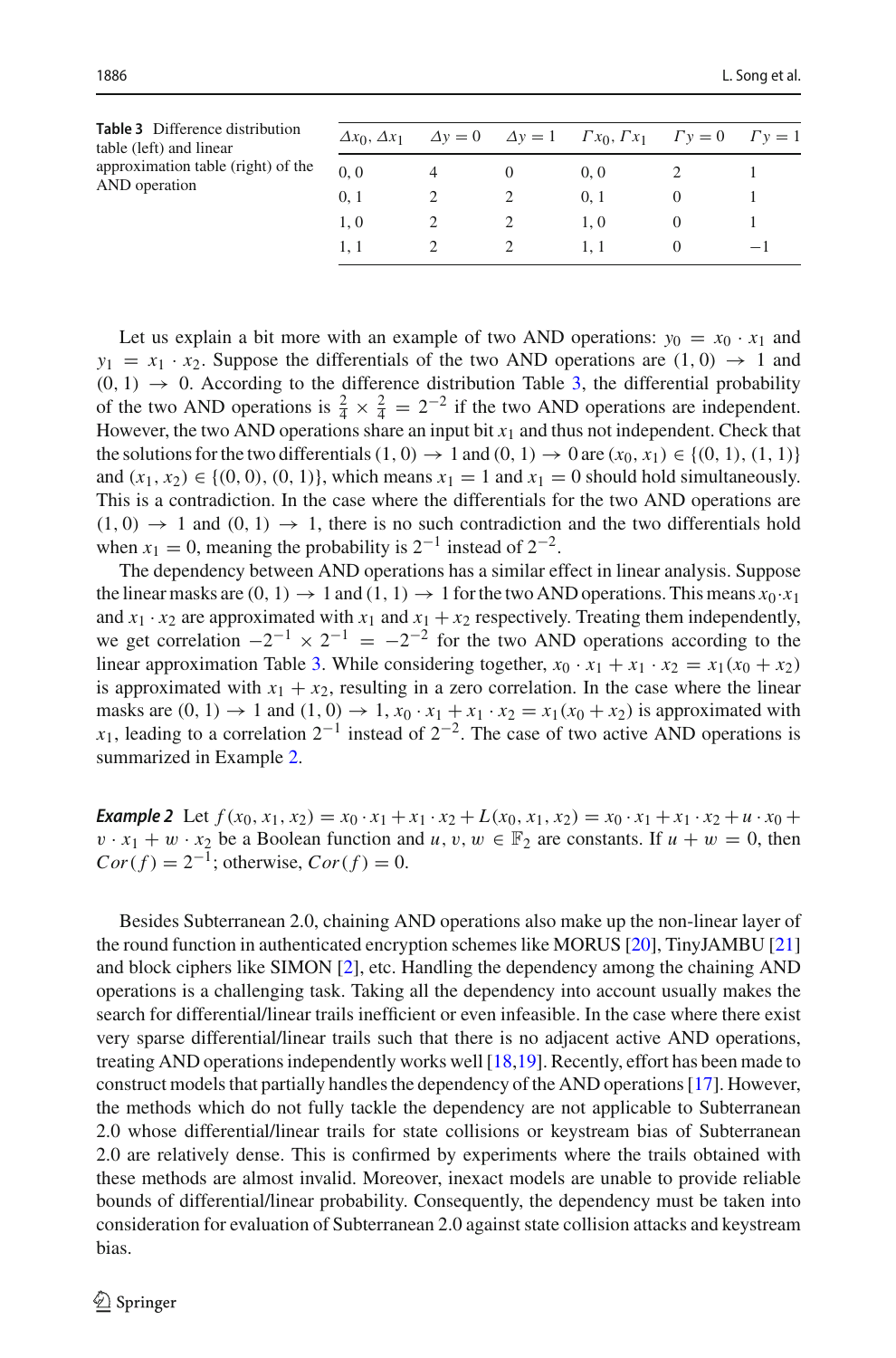### **4.2** Represent  $\pmb{\chi}$  as a SIMON-like function

Subterranean 2.0 uses bit-wise operations. In particular, in the  $\chi$  step, for  $0 \le i < b$ ,

$$
s_i \leftarrow s_i + s_{i+1} \cdot s_{i+2} + s_{i+2}.
$$

We observe that the  $\chi$  step bears a strong resemblance to SIMON's round function. SIMON [\[2\]](#page-28-2) is a family of lightweight block ciphers and follows the Feistel construction. Its round function has the following form

$$
(x\lll \alpha)\odot (x\lll \beta)\oplus (x\lll \gamma),
$$

where  $x \ll i$  corresponds to a cyclic left shift of word x by i bits,  $\odot$  and  $\oplus$  denote the bit-wise AND and XOR operations respectively. We notice that  $\chi$  can be re-written as a SIMON-like function:

$$
s \leftarrow s \oplus (s \ggg 1) \odot (s \ggg 2) \oplus (s \ggg 2).
$$

Therefore, the techniques and tools in [\[12](#page-29-5)] for searching differential/linear trails of SIMON serves as a good starting point for differential and linear cryptanalysis of Subterranean 2.0.

#### **4.3 Linear analysis**

In [\[12\]](#page-29-5), the authors proved that the input mask  $\alpha$  and output mask  $\beta$  for the operation  $x \odot (x \lll 1)$  should satisfy that  $\alpha \in U_{\beta}^{\perp}$ , where  $U_{\beta} = \{y | \beta \odot (y \lll 1) \oplus (\beta \odot y) \ggl 1\}.$ Inspired by this, we further propose explicit formulas for calculating the correlation of linear trails of Subterranean 2.0, which are also applicable to other ciphers that exploit chains of AND operations.

In linear cryptanalysis of such ciphers, there are blocks of chained active AND operations where the correlation can be calculated for each block independently. Depending on the number of active AND operations involved in a block, there are two cases which are covered by Lemmas [1](#page-12-0) and [2.](#page-13-0) For Subterranean 2.0, *k* in the two lemmas is 1. When the number *n* of active AND operations in a block is odd, *i.e.*  $n = 2t - 1$ ,  $t > 0$ , any approximation is valid and the correlation is  $2^{-t}$ . When the number *n* of active ANDs is even, *i.e.*  $n = 2t, t > 0$ , the approximation should satisfy a condition *cond* as stated in Lemma [2.](#page-13-0) This is a one-bit condition and if it holds, the correlation is 2−*<sup>t</sup>* . In other words, given a random approximation for an even block, it is valid with probability  $\frac{1}{2}$ . In search of linear trails, it is the key point to make sure this condition holds for all even blocks. Without this condition being imposed, the obtained linear trail will be invalid with high chance when the trail is dense.

<span id="page-12-0"></span>**Lemma 1** Let  $f(x) = x_0x_k + x_kx_{2k} + \cdots + x_{(2t-2)k}x_{(2t-1)k} + L(x_0, x_k, \cdots, x_{(2t-1)k})$  be a *Boolean function where L is linear and*  $t > 0$ *. Then*  $Cor(f)$  *is*  $2^{-t}$ *.* 

*Proof* The quadratic part of  $f(x)$  can be re-written as

$$
x_k(x_0 + x_{2k}) + x_{3k}(x_{2k} + x_{4k}) + \cdots + x_{(2t-3)k}(x_{(2t-4)k} + x_{(2t-2)k}) + x_{(2t-2)k}x_{(2t-1)k}.
$$

Apply the following transformation:

$$
y_{(2j-1)k} = x_{(2j-1)k}, \quad 1 \le j \le t
$$
  

$$
y_{(2j)k} = x_{(2j)k} + x_{2(j+1)k}, \quad 0 \le j \le t-2
$$
  

$$
y_{(2t-2)k} = x_{(2t-2)k},
$$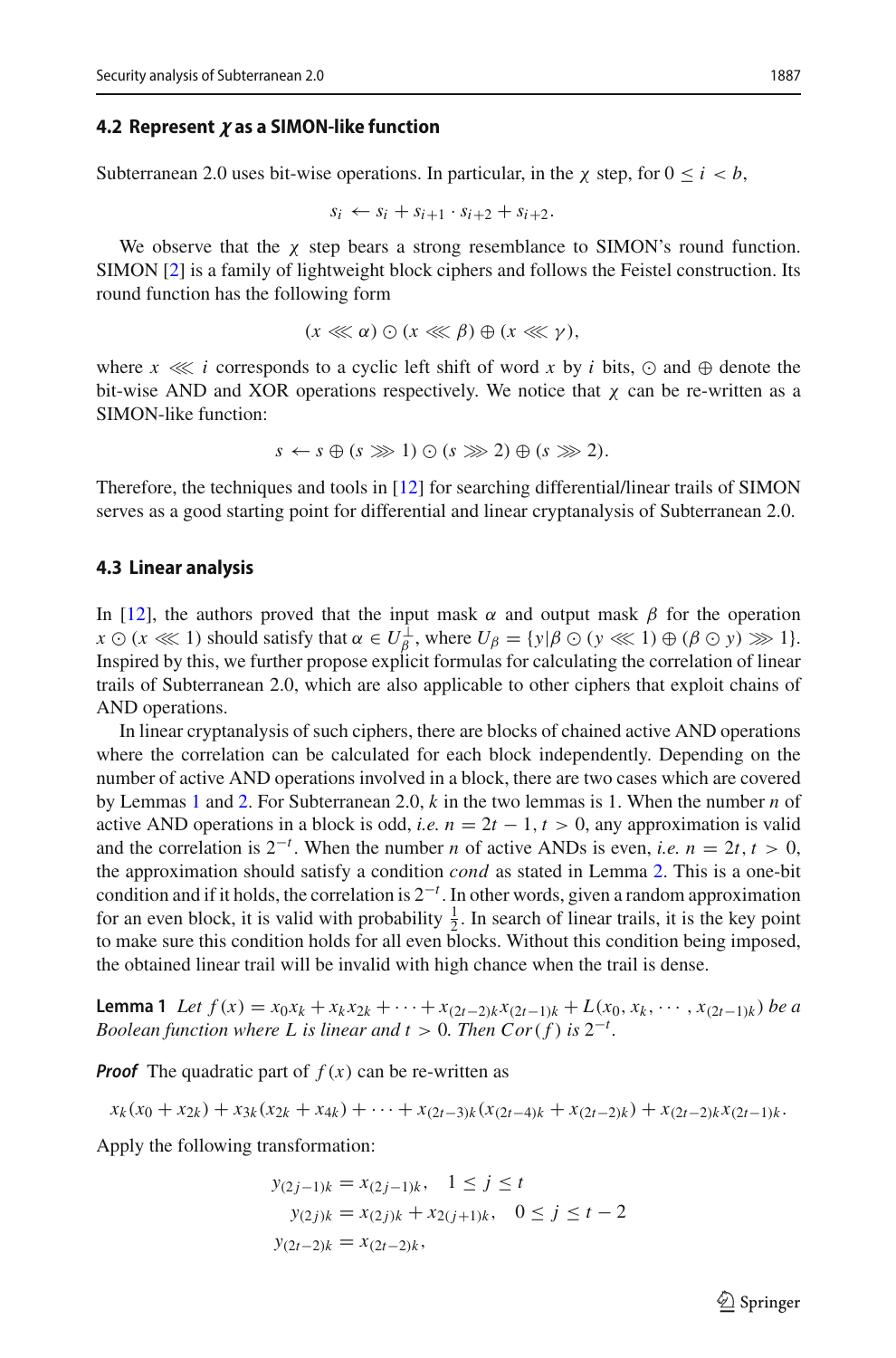which is equivalent to the transformation  $x = A y$ :

$$
x_{(2j-1)k} = y_{(2j-1)k}, \quad 1 \le j \le t
$$

$$
x_{(2j)k} = \sum_{i=j}^{t} y_{(2i)k}, \quad 0 \le j \le t-1
$$

Then one can obtain

$$
g(\mathbf{y}) = f(A\mathbf{y}) = y_0 y_k + y_{2k} y_{3k} + \ldots + y_{2(t-1)k} y_{(2t-1)k} + L'(y_0, y_k, \ldots, y_{(2t-1)k}).
$$

Since the quadratic terms of *g* contains all  $y_{jk}$ ,  $0 \le j \le 2t - 1$ ,  $Cor(g) = 2^{-t}$ . Therefore,  $Cor(f) = 2^{-t}$ , as

$$
Cor(g) = \frac{1}{2^{2t}} \sum_{\mathbf{y} \in \mathbb{F}_2^{2t}} (-1)^{g(\mathbf{y})} = \frac{1}{2^{2t}} \sum_{\mathbf{y} \in \mathbb{F}_2^{2t}} (-1)^{f(A\mathbf{y})} = \frac{1}{2^{2t}} \sum_{\mathbf{y} \in \mathbb{F}_2^{2t}} (-1)^{f(\mathbf{y})} = Cor(f).
$$

<span id="page-13-0"></span>**Lemma 2** Let  $f(x) = x_0x_k + x_kx_{2k} + \cdots + x_{(2t-2)k}x_{(2t-1)k} + x_{(2t-1)k}x_{2tk} + L_0(x_0, x_{2k})$ ··· , *x*2*tk* )+ *L*1(*xk* , *x*3*<sup>k</sup>* , ··· , *x*(2*t*−1)*<sup>k</sup>* ) *be a Boolean function where L*0, *L*<sup>1</sup> *are linear and*  $t > 0$ *. Let* **cond** be:  $L_0$  contains a even number of terms. Then Cor(f) is  $2^{-t}$  *if* **cond** holds *and 0 otherwise.*

*Proof* The quadratic part of  $f(x)$  can be re-written as

$$
x_k(x_0 + x_{2k}) + x_{3k}(x_{2k} + x_{4k}) + \cdots + x_{(2t-1)k}(x_{(2t-2)k} + x_{(2t)k})
$$

Apply the following transformation:

$$
y_{(2j-1)k} = x_{(2j-1)k}, \quad 1 \le j \le t
$$
  

$$
y_{(2j)k} = x_{(2j)k} + x_{2(j+1)k}, \quad 0 \le j \le t-1
$$
  

$$
y_{(2t)k} = x_{(2t)k},
$$

which is equivalent to the transformation  $x = Ay$ :

$$
x_{(2j-1)k} = y_{(2j-1)k}, \quad 1 \le j \le t-1 \tag{1}
$$

<span id="page-13-1"></span>
$$
x_{(2j)k} = \sum_{i=j}^{t} y_{(2i)k}, \quad 0 \le j \le t
$$
 (2)

Then one can obtain

$$
g(\mathbf{y}) = f(A\mathbf{y}) = y_0 y_k + y_{2k} y_{3k} + \cdots + y_{2(t-1)k} y_{(2t-1)k} + L(y_0, y_k, \ldots, y_{(2t)k}).
$$

Obviously,  $Cor(g) = 0$  if  $L(y_0, y_k, \dots, y_{(2t)k})$  contains the term  $y_{(2t)k}$ , otherwise  $Cor(g)$  = 2<sup>−*t*</sup>. And *L*(*y*<sub>0</sub>, *y<sub>k</sub>*, ···, *y*<sub>(2*t*)</sub>*k*) has the term *y*<sub>(2*t*)*k*</sub> if and only if *L*<sub>0</sub>(*x*<sub>0</sub>, *x*<sub>2*k*</sub>, ..., *x*<sub>(2*t*)*k*</sub>) contains an odd number of terms according to Eq. [\(2\)](#page-13-1).

Technically, for an even block with  $2t$ ,  $t > 0$  chained active AND operations, it requires *t*+1 iterations to check the condition *cond*. Hence, the longer an even block is, the more timeconsuming for the checking. As the state size of Subterranean 2.0 is 257 which is relatively large when compared to block ciphers like SIMON, the length of even block can reach 256 theoretically. In order to speed up the search for linear trails of Subterranean 2.0, it would be useful to identify a tighter upper bound of block length  $\ell$  for each round. This can be done as follows when the range of correlation or the target correlation is given.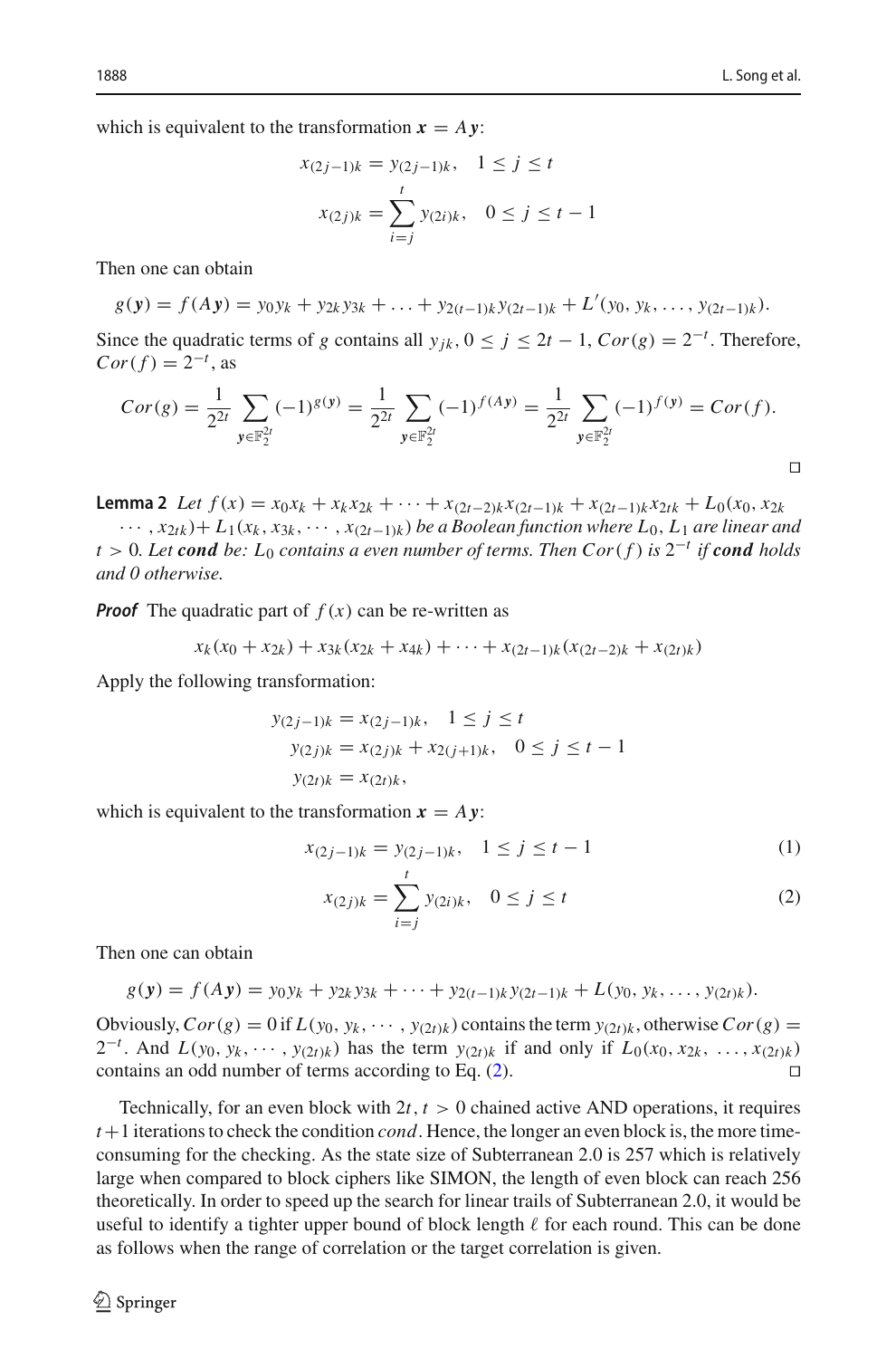- 1. For round *r*, set the target correlation C, time limit *D* and set the block length as state size, *i.e.*  $\ell = b$ 
	- (a) For all possible positions for a block with  $\ell$  chained ANDs:
		- i. Set the  $\ell$  ANDs active. If a solution is found or the searching time exceeds D, exit.
	- (b)  $\ell = \ell 1$  and go to (a).

We then propose two models:

- 1. Set  $\ell$  to a reasonable value for all rounds, e.g.  $\ell = 6$ . This model is used for searching linear trails with good correlations.
- 2. For each round, set  $\ell$  to the upper bound found by the above procedure. This model is used for providing tighter lower bounds of correlation of linear trails.

We apply these two models to Subterranean 2.0 and Subterranean 2.0-m(*d*). The results in Table [4](#page-15-0) are obtained. Note that, the search space of linear trails over *n* blocks covers the search space of linear trails over less blocks.

- For Subterranean-m(*d*)
	- **–** The correlations of linear trails become stable when four blocks are involved, as shown in Fig. [7.](#page-24-0)
	- **–** When *<sup>d</sup>* <sup>=</sup> 58, there exists a linear trail over three output blocks with correlation 2−23, as shown in Table [9.](#page-26-0) This means  $d = 58$  is not a safe parameter for Subterranean-m.
- For Subterranean 2.0
	- There does not exist any linear trail over four blocks with correlation higher or equal to  $2^{-49}$ .

When  $d = 58$ , the curve in Fig. [7](#page-24-0) goes significantly low. We conjecture that it may come from the interplay between operations  $\pi$  and extraction/injection which depend on  $d$ , and other operations, i.e.  $\chi$ ,  $\iota$ , and  $\theta$ . The indices used in  $\chi$ ,  $\iota$ , and  $\theta$  are computed through additions in  $\mathbb Z$ . Conversely, the indices used in  $\pi$  and extraction/injection are computed through multiplications in  $\mathbb{Z}^*$  (except 0). When *d* varies, we have different combinations of these two parts and each combination is unique. It may be possible that there are good linear trails for certain combination. A similar conjecture could be made for the differential case that will be discussed subsequently.

#### **4.4 Differential analysis**

<span id="page-14-0"></span>In differential cryptanalysis of Subterranean 2.0, we adapt Theorem [1](#page-14-0) from [\[12\]](#page-29-5) and then apply it to Subterranean 2.0.

**Theorem 1** ([\[12\]](#page-29-5)) Let  $f(x) = (x \ll 1) \odot x$  be a Boolean function on  $\mathbb{F}_2^n$ . The probability *that difference* α *goes to difference* β *through f is*

$$
\Pr(\alpha \stackrel{f}{\to} \beta) = \begin{cases} 2^{-n+1} & \alpha = 1 \text{ and } wt(\beta) \equiv 0 \text{ mod } 2, \\ 2^{-wt(vb+db)} & \alpha \neq 1 \text{ and } \beta \odot \overline{vb} = 0 \text{ and } ((\beta \lll 1) \oplus \beta) \odot db = 0, \\ 0 & \text{otherwise,} \end{cases}
$$

*where*  $vb = (\alpha \lll 1) \vee \alpha$ ,  $db = \alpha \odot (\alpha \lll 1) \odot (\alpha \lll 2)$  and  $wt(x)$  is the Hamming *weight of x.*

 $\mathcal{L}$  Springer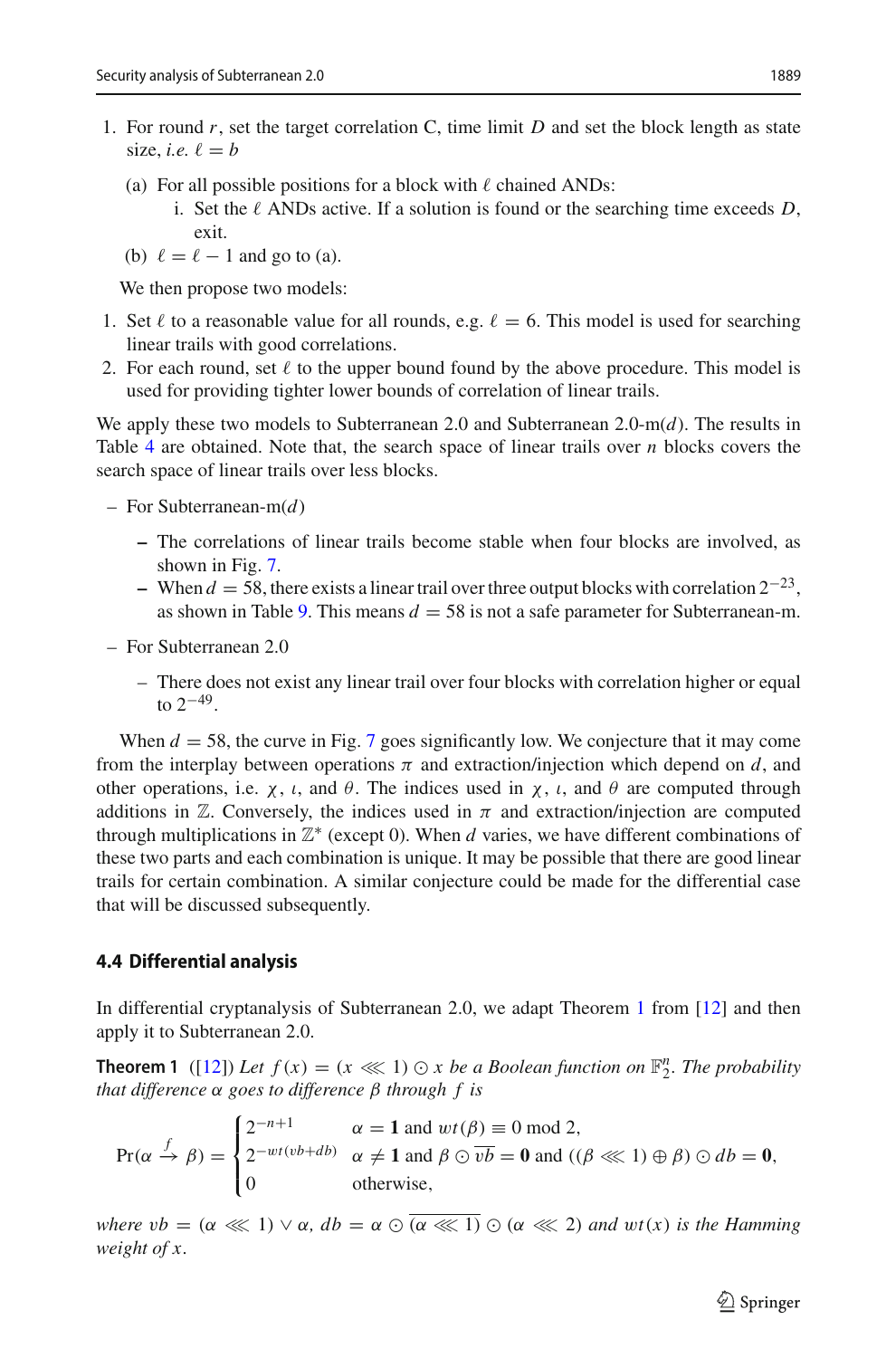| $\mu$ and $\tau$ correlation of Keystreams |            |             |          |                     |
|--------------------------------------------|------------|-------------|----------|---------------------|
| Version                                    | ( s ,  K ) | $Z^{\iota}$ | $#Z^l$   | $\min -\log_2(Cor)$ |
| Subterranean-SAE                           | (257, 128) | 32          | $\leq 4$ | (49, 90]            |
| Subterranean-m                             | (97, 48)   |             | $\leq$ 5 | $23 \sim 34$        |

<span id="page-15-0"></span>**Table 4** Correlation of keystreams

<span id="page-15-1"></span>**Table 5** Result of searching differential trails for state collisions

| Version          | ( s ,  K ) | $\Delta M^t$ | # $\Delta \overline{M}^l$ | $\min - \log_2(p)$ |
|------------------|------------|--------------|---------------------------|--------------------|
| Subterranean-SAE | (257, 128) | $32+1$       | ≤ 4                       | (108, 180]         |
| Subterranean-m   | (97, 48)   | 12+1         | $\leq 0$                  | $47 \sim 64$       |

The original Theorem [1](#page-14-0) considers bit vector  $x$  of an even number of bits. When the state size is odd, the condition for the first case should be adapted to  $wt(\beta) \equiv 1$ . Based on Theorem [1,](#page-14-0) the results in Table [5](#page-15-1) are obtained. Also, the search space of differential trails using *n* blocks covers the search space of differential trails using less blocks.

- For Subterranean-m(*d*)
	- The probabilities of differential trails become stable when five blocks are involved, as shown in Fig. [8.](#page-25-0)
	- When  $d = 41$ , there exists a differential trail using four input blocks with probability  $2^{-47}$ , as shown in Table [8.](#page-26-1) This means  $d = 41$  is not a safe parameter for Subterranean-m.
- For Subterranean 2.0
	- **–** There does not exist any differential trail over four blocks with probability higher or equal to  $2^{-108}$ .

## **4.5 Impact on Subterranean-deck and Subterranean-SAE**

As between extractions or injections, there is only one round, there is little clustering effect in the differential/linear analysis of Subterranean  $2.0<sup>3</sup>$  Thus the security of Subterranean 2.0 against the linear attack and the state collision attack can be almost deduced from optimal differential/linear trails.

## **4.5.1 Bias of keystreams**

For both Subterranean-deck and Subterranean-SAE, the security is claimed against attackers that are limited to  $2^{96}$  data blocks. Thus a useful linear trail should have correlation higher than  $2^{-48}$ . In the specification of Subterranean 2.0 [\[8\]](#page-29-1), there is a statement below.

<span id="page-15-2"></span><sup>&</sup>lt;sup>3</sup> If there are inactive output (resp. input) blocks in between, there is also clustering effect in linear (resp. differential) analysis. For example, in the linear trail in Table [9,](#page-26-0) there are active bits in  $Z_0$  and  $Z_2$  but  $Z_1$ . In this case, two solutions form a linear hull. However, the involved input or output blocks are continuously active in most cases.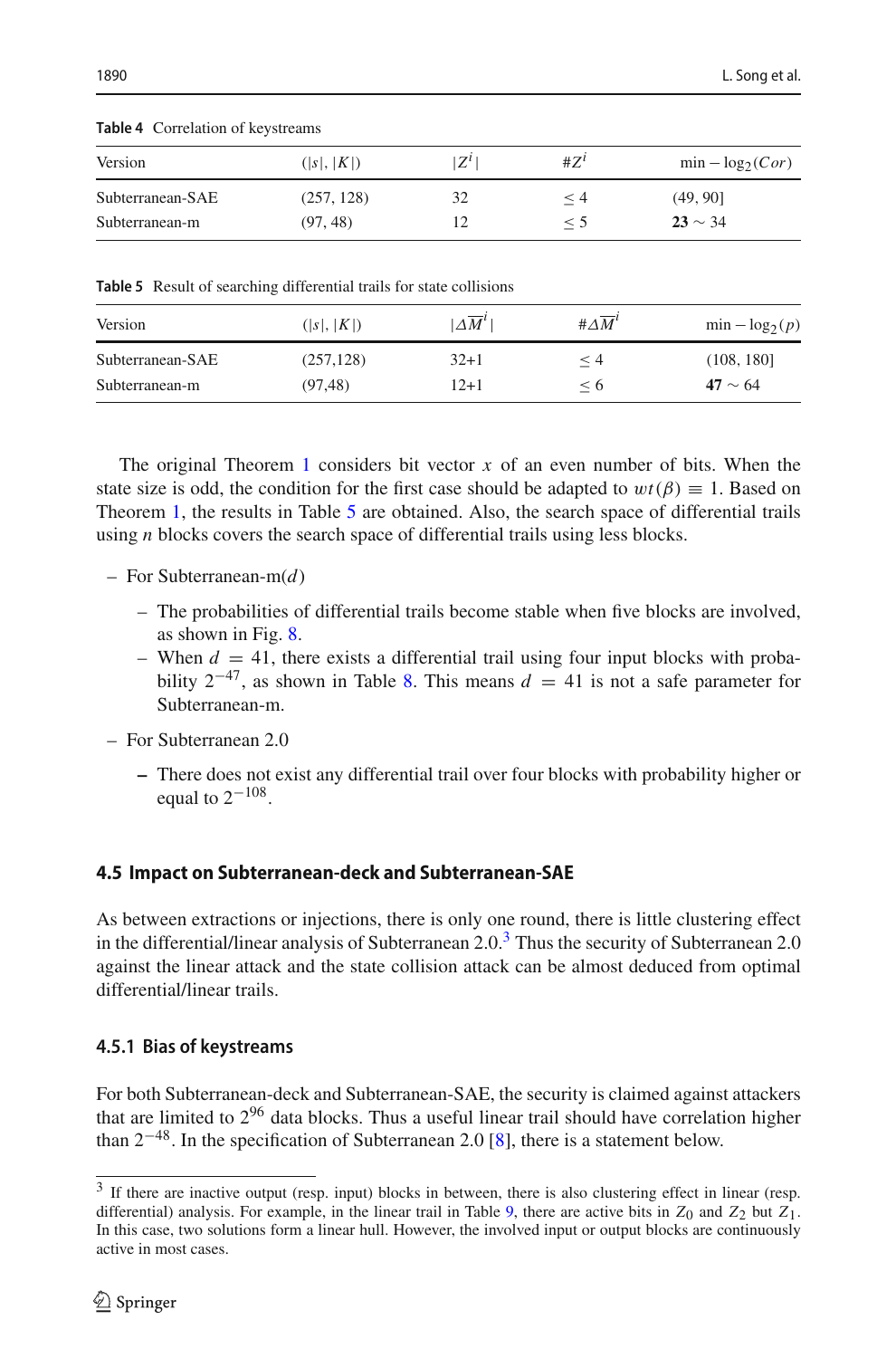This provides evidence that there is probably no bias for masks *Z* of less than 5 blocks and we believe there is no bias in *Z measurable from output sequences of* 2<sup>96</sup> blocks or less.

Our linear analysis is twofold: we find that the first half of the statement is not a reasonable conjecture and we support the second half of the statement with detailed experiments. Our results show that there exist linear trails over three or four blocks for both Subterranean 2.0 and Subterranean-m. Within four keystream blocks, linear trails with correlation higher than 2−<sup>48</sup> do not exist for Subterranean 2.0. The experiments on the toy cipher Subterranean-m show that there are no better linear trails when we increase the number of keystream blocks to five, which gives some confidence that there is no better linear trails as well for Subterranean 2.0 over more output blocks. In short, our results support the designers' claim on the security against linear cryptanalysis.

The designers' conclusion that there is probably no bias over less than five blocks lies in an analysis considering a single active output bit. Recall that the expression of the output block

$$
Z_i^{t+1} = s_{12^{4i}}^{t+1} + s_{-12^{4i}}^{t+1}
$$

and the round function

$$
s_j^{t+1} = s_i^t + s_{i+3}^t + s_{i+8}^t + (s_{i+1}^t + 1) \cdot s_{i+2}^t + (s_{i+4}^t + 1) \cdot s_{i+5}^t + (s_{i+9}^t + 1) \cdot s_{i+10}^t
$$

where  $i = 12j$ . It can then be obtained that  $Z_i^{t+1} = s_{12^{4i+1}}^t + s_{-12^{4i+1}}^t + q(s^t)$ . Note that if there is an isolated term of degree 1 in the approximation, the correlation will be zero. As  $12^{4i+1}$  and  $-12^{4i+1}$  are not elements of the subgroup  $\langle 12^4 \rangle$ , they cannot be cancelled out by  $Z_f^t$ . Based on this, the designers reached the conclusion about the length of linear trails of Subterranean 2.0. Nevertheless, state bits outside  $\langle 12^4 \rangle$ , like  $s^t_{12^{4i+1}}$  and  $s^t_{-12^{4i+1}}$ , may be cancelled out when there are multiple estive hits in the output block. Let us take the 3 block cancelled out when there are multiple active bits in the output block. Let us take the 3-block linear trail of Subterranean-m(58) (see Table [9\)](#page-26-0) as an example. In this linear trail, both  $Z_0^2$ and  $Z_1^2$ , *i.e.* the first and the second bits of the third output block, are active. According to the expressions below, we can see that  $s_{-58}^1$  is cancelled out.

$$
Z_0^2 = s_{58^{4\cdot 0}}^2 + s_{-58^{4\cdot 0}}^2
$$
  
=  $s_{58}^1 + s_{60}^1 + s_{61}^1 + s_{63}^1 + s_{66}^1 + s_{68}^1 + s_{-58}^1 + s_{41}^1 + s_{42}^1 + s_{44}^1 + s_{47}^1 + s_{49}^1 + q_1(s^1)$ ,  

$$
Z_1^2 = s_{58^{4\cdot 1}}^2 + s_{-58^{4\cdot 1}}^2
$$
  

$$
s_{58^5}^1 + s_{62}^1 + s_{63}^1 + s_{65}^1 + s_{68}^1 + s_{70}^1 + s_{-58^5}^1 + s_{-58}^1 + s_{40}^1 + s_{42}^1 + s_{45}^1 + s_{47}^1 + q_2(s^1)
$$
.

The full expression of the approximation can be found in Table [10.](#page-27-0) Consequently, treating the active bits globally, the invoked active bits located outside the group  $(12^4)$  maybe cancelled out by each other. Thus, it does not necessarily take four rounds to make them fall back into  $\langle 12^4 \rangle$ . More importantly, concrete linear trails with three or four blocks are found for both Subterranean  $2.0<sup>4</sup>$  and Subterranean-m.

<span id="page-16-0"></span><sup>4</sup> As the obtained linear trails of Subterranean 2.0 have a very low correlation, the details of the linear trails are not included in the paper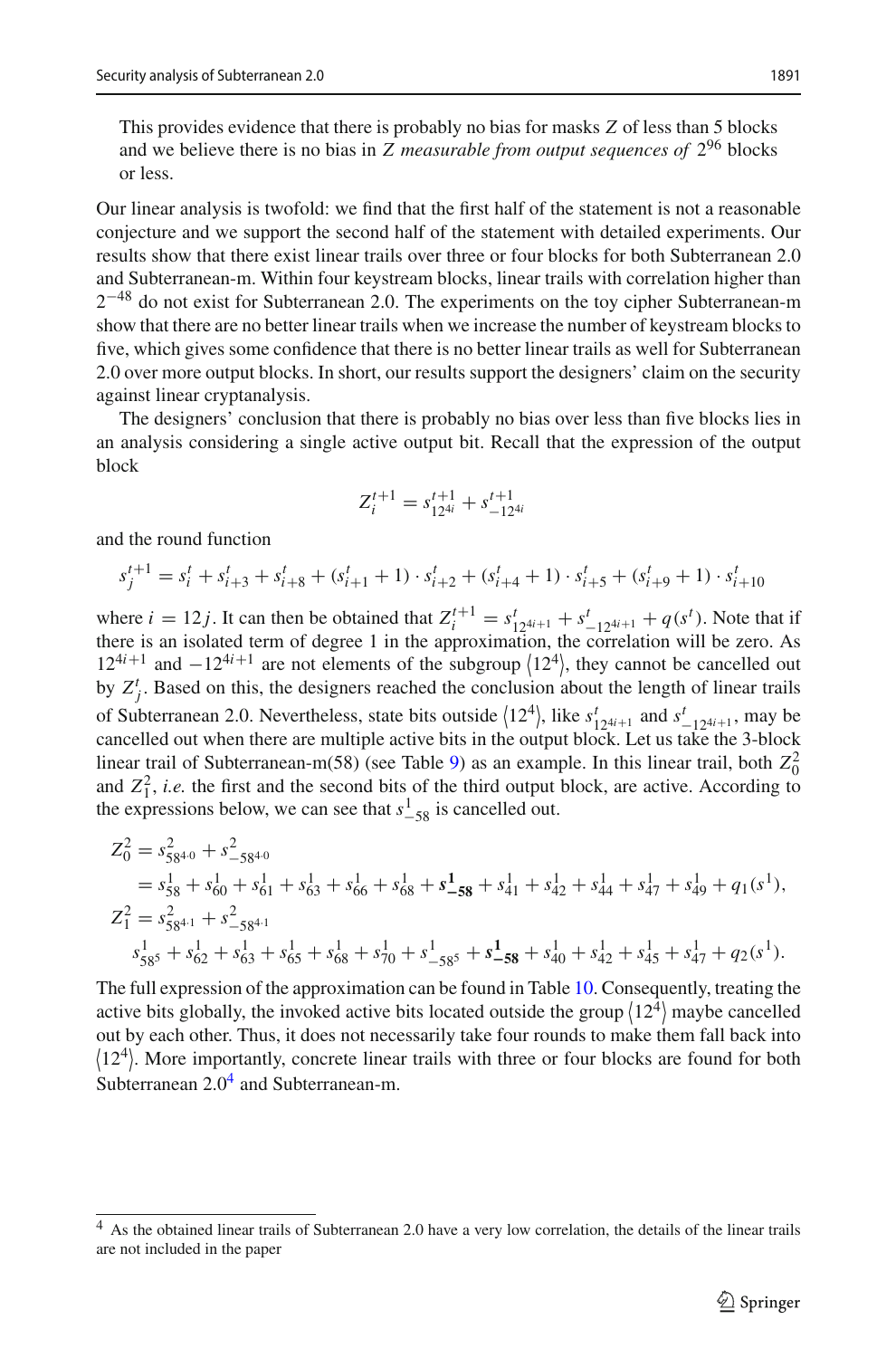### **4.5.2 State collisions**

State collisions can be used for probabilistic forgeries as long as the differential probability  $p > 2^{-|K|}$  when the tag length is the same as the key length. That is, the forgery attack is not constrained by the data limit. Searching differential trails for Subterranean 2.0 is hard due to the large internal state. The experiments on the toy cipher Subterranean-m show that there is only one value for the parameter  $d$  such that the state collision attack is possible. When the injection rate of Subterranean-m is reduced to a smaller value, say 8, all values of *d* allow resistance against the state collision attack. It is very likely that these results of Subterranean-m reflect the security of Subterranean 2.0 against the state collision attack due to similar designs.

## <span id="page-17-0"></span>**5 Key recovery of Subterranean-SAE in the nonce-misuse setting**

In this section, it is shown that a practical state recovery attack can be mounted with only 88 32-bit blocks and 20 repetitions of nonce by one-round differential analysis.

## **5.1 One-round differential analysis**

In the duplex call of Subterranean 2.0, a single-round permutation is used. As the round function has algebraic degree only 2, the output difference of the round function will be linear in the input. So is the difference of the following keystream block. Let us explain the idea with an example as follows.

<span id="page-17-1"></span>**Example 3** Suppose one bit difference is injected at position 1 of  $s^i$  (see Fig. [6\)](#page-10-1). After one round, the bits at positions  $[0, 64, 85, 107, 150, 171, 192, 214, 235]$  of  $s^{i+1}$  have difference  $[s_2^i, s_2^i, s_2^i, s_0^i + 1, 1, s_0^i + 1, s_0^i + 1, 1, 1]$  and there is no difference at other positions. From the extraction, we have  $\Delta Z_8^{i+2} = \Delta s_{64}^{i+1} + \Delta s_{193}^{i+1} = s_2^i$ . Thus obtain one state bit  $s_2^i$  by observing  $\Delta Z^{i+2}$ .

This means, in the message processing phase, if a difference is injected at  $s^i$ , some state bits of  $s^i$  can be recovered by observing the output difference after one round. We call this *one-round differential* of Subterranean 2.0. As can be seen that the recovered bits are among the neighbouring bits of the injected difference. For Subterranean-SAE, the number of bit positions for injection is 32. Further analysis shows that only 41 neighbouring bits can be recovered by one-round differentials.

## **5.2 Nested one-round differential analysis**

To enlarge the number of state bits that can be recovered, we propose a *nested one-round differential analysis* which exploits the output difference in two consecutive rounds. The core idea is that injecting difference at  $s^i$  will lead to differences of  $s^{i+1}$  at positions that may fall outside the set of 32 injection positions. Therefore, besides injecting difference through the input block, we can also utilize the difference generated by the previous round by treating the previous round as a difference injector.

It is known that the difference after two rounds is not linear in the input bits anymore. However, by our nested one-round differential analysis, some bits of the internal state can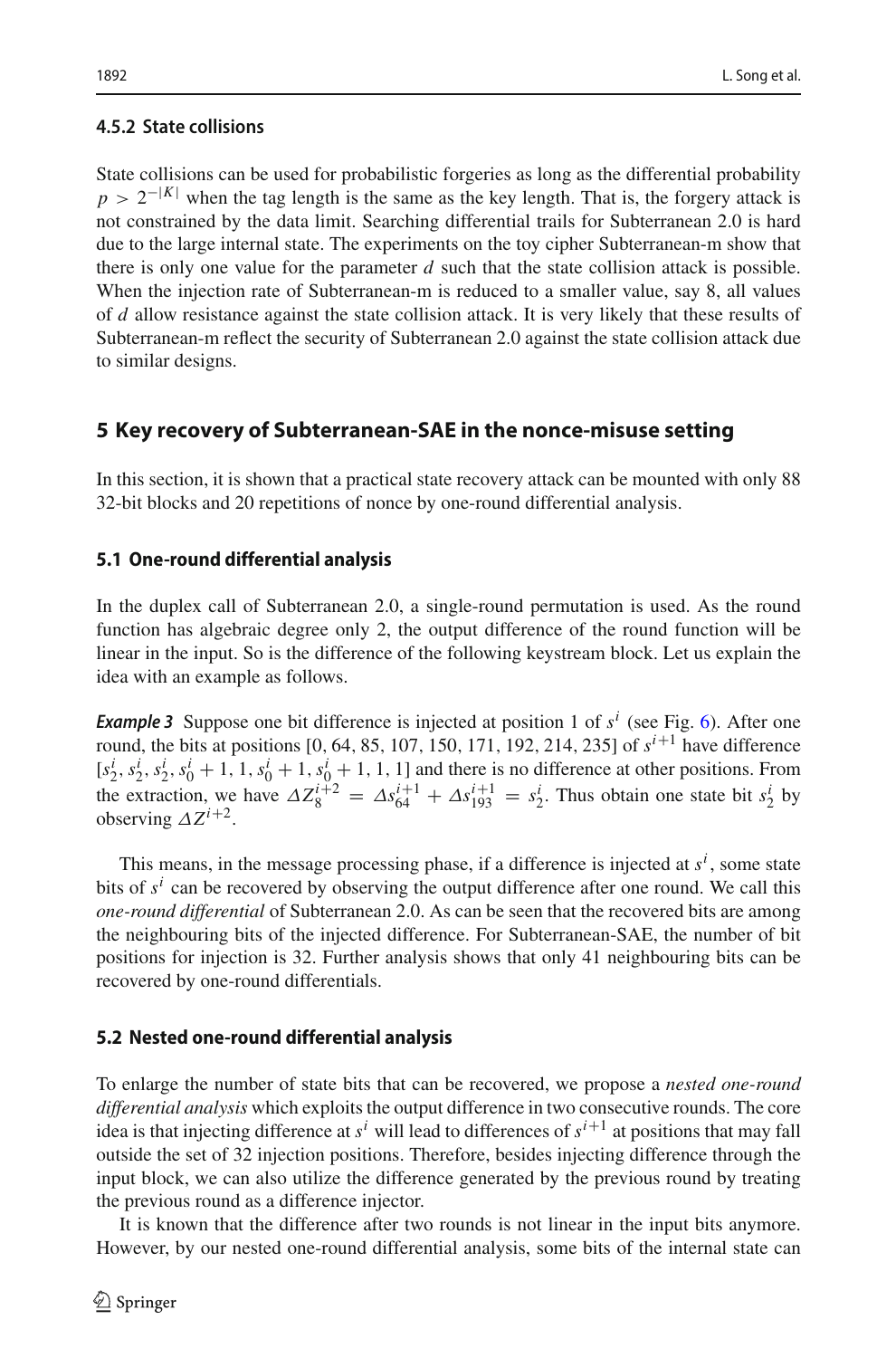<span id="page-18-0"></span>still be recovered as long as the input difference to the second round is sparse. Next, we illustrate the nested one-round differential by Example [4.](#page-18-0)

**Example 4** Suppose one bit difference is injected at position 1 of  $s^i$  (see Fig. [6\)](#page-10-1). Treat the second round independently with input difference  $[s_2^i, s_2^i, s_2^i, s_0^i + 1, 1, s_0^i + 1, s_0^i + 1, 1, 1]$ at positions [0, 64, 85, 107, 150, 171, 192, 214, 235] based on Example [3.](#page-17-1) By observing the difference of the output block after the second round  $\Delta Z^{i+3}$ , retrieve relations between  $s^{i+1}$ ,  $s_0^i$ ,  $s_2^i$  through  $\Delta Z^{i+3}$ , and select the linear ones which are:

$$
\begin{aligned} \Delta Z_1^{i+3} &= s_2^0, \\ \Delta Z_3^{i+3} &= s_0^0 + 1, \\ \Delta Z_8^{i+3} &= s_2^0, \\ \Delta Z_{12}^{i+3} &= s_{234}^1 + 1, \\ \Delta Z_{13}^{i+3} &= s_{149}^1 + 1, \\ \Delta Z_{16}^{i+3} &= s_0^0 + 1, \\ \Delta Z_{22}^{i+3} &= s_{213}^1 + 1, \\ \Delta Z_{23}^{i+3} &= s_{215}^1. \end{aligned}
$$

Therefore, 6 bits:  $s_0^0$ ,  $s_2^0$ ,  $s_{149}^1$ ,  $s_{213}^1$ ,  $s_{215}^1$ ,  $s_{234}^1$  can be recovered.

#### **5.3 Key recovery**

In our attack, we utilize 9 types of difference injections No. 1  $\sim$  9 as listed in Table [6,](#page-19-0) each of which recovers a set of bits in *s<sup>i</sup>* . Using 19 injections of difference in total, 131 bits information of  $s<sup>1</sup>$  and 128 bits information of  $s<sup>2</sup>$  can be known, as illustrated in Table [7.](#page-20-0) With this information, the full state  $s<sup>1</sup>$  can be recovered as follows.

Guess another 26 bits of  $s^1$ , as listed in the last row of Table [7.](#page-20-0) Then all bits of  $s^2$  can be expressed in  $257-131-26 = 100$  unknowns and there remain 26 quadratic terms composed of these unknowns. When the 26 quadratic terms are treated as independent unknowns, there will be  $100 + 26$  unknown. As 128 bits of  $s^2$  are known, a system of 128 linear equations in 126 unknowns can be constructed and solved easily. There may be multiple solutions for  $s<sup>1</sup>$ , most of which are not the actual one and can be discarded by exploiting unused output bits (without increasing the data complexity). The time complexity of recovering the full  $s<sup>1</sup>$  is dominated by solving  $2<sup>26</sup>$  systems, each of which has 128 linear equations and 126 unknowns.

#### **5.3.1 Recover the key**

Once the unique state  $s^1$  is identified, the 128-bit key can be recovered by a guess-and-determine procedure as in [\[13](#page-29-4)]. First, with  $s^1$ , the state after injecting  $K^4$  can be computed. As  $K<sup>4</sup>$  is unknown, only 225 bits of the state before the injection are known. Then, guess 32 bits of  $K^1$  and 3 bits of  $K^2$  at positions [2, 136, 189] so that the state after injecting  $K^3$  are linear in the remaining 29 bits of  $K^2$  and the full 32 bits of  $K^3$ . Hence, the 225 known bits before injecting  $K^4$  are quadratic in these 61 key bits. A detailed analysis shows that the expressions of the 225 known bits contain at most 128 quadratic terms. Again if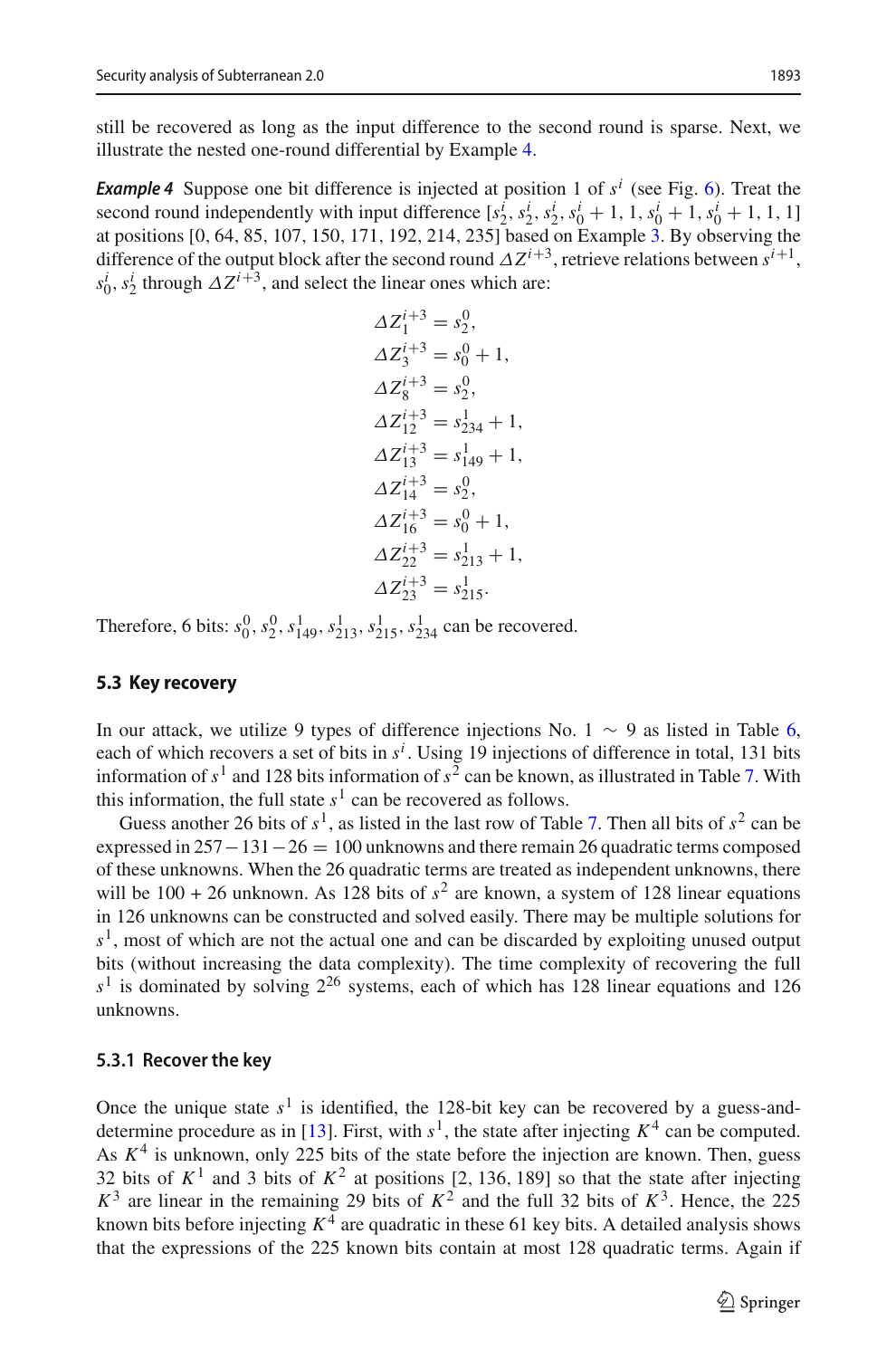| No.            | Pos. of $s^l$ with<br>difference                                                         | Recovered bits                                                                                                                                                                                                                                                                                                                                                                                                                                         | #Recovered<br>bits                        |
|----------------|------------------------------------------------------------------------------------------|--------------------------------------------------------------------------------------------------------------------------------------------------------------------------------------------------------------------------------------------------------------------------------------------------------------------------------------------------------------------------------------------------------------------------------------------------------|-------------------------------------------|
| $\mathbf{1}$   | 15, 213, 223, 211,<br>134, 128, 35,<br>234, 70, 190,<br>184, 111, 165,<br>169, 11, 4, 22 | $s_5^i$ , $s_{12}^i$ , $s_{16}^i$ , $s_{21}^i$ , $s_{34}^i$ , $s_{69}^i$ , $s_{71}^i$ , $s_{110}^i$ , $s_{112}^i$ , $s_{133}^i$ , $s_{129}^i$ ,<br>$s_{135}^i$ , $s_{164}^i$ , $s_{166}^i$ , $s_{168}^i$ , $s_{185}^i$ , $s_{189}^i$ , $s_{191}^i$ , $s_{210}^i$ , $s_{212}^i$ ,<br>$s_{214}^i$ , $s_{224}^i$ , $s_{233}^i$ , $s_{235}^i$ , $s_3^i + s_{10}^i$ , and 5 extra bits<br>$s_{241}^l$ , $s_{223}^l$ , $s_{128}^l$ , $s_{68}^l$ , $s_{22}^l$ | 30 bits of $s^i$                          |
| $\overline{2}$ | 137, 140, 30, 225,<br>197, 189, 95, 2,<br>256, 249                                       | $s_1^i$ , $s_3^i$ , $s_{29}^i$ , $s_{94}^i$ , $s_{96}^i$ , $s_{136}^i$ , $s_{139}^i$ , $s_{190}^i$ , $s_{198}^i$ , $s_{196}^i$ , $s_{226}^i$ ,<br>$s_{250}^i$ , $s_{255}^i$ , $s_{169}^{i+1}$ + $s_{172}^{i+1}$ and 4 extra bits $s_{256}^i$ , $s_{121}^i$ ,<br>$s_{67}^l, s_2^l$                                                                                                                                                                      | 17 bits of $s^i$ , 1<br>bit of $s^{i+1}$  |
| 3              | 136, 176, 1                                                                              | $s_{177}^i$ , $s_2^i$ , $s_{137}^i$ , $s_0^i$ , $s_{175}^i$ , $s_{234}^{i+1}$ , $s_{181}^{i+1}$ , $s_{215}^{i+1}$ , $s_{213}^{i+1}$ , $s_{160}^{i+1}$ ,<br>$s_{162}^{i+1}, s_{13}^{i+1} + s_{249}^{i+1}$ and 3 extra bits $s_{23}^{i+1}, s_{44}^{i+1}, s_{95}^{i+1}$                                                                                                                                                                                   | 5 bits of $s^i$ , 10<br>bits of $s^{i+1}$ |
| 4              | 137, 64                                                                                  | $s^i_{63},s^i_{138},s^{i+1}_{246},s^{i+1}_{92},s^{i+1}_{76},s^{i+1}_{248},s^{i+1}_{154},s^{i+1}_{74},s^{i+1}_{55},$<br>$s_{156}^{i+1}$ and 2 extra bits $s_{11}^{i+1}$ , $s_{165}^{i+1}$                                                                                                                                                                                                                                                               | 2 bits of $s^i$ , 10<br>bits of $s^{i+1}$ |
| 5              | 4,22                                                                                     | $s_{23}^i$ , $s_{172}^{i+1}$ , $s_{170}^{i+1}$ , $s_{24}^{i+1}$ , $s_{149}^{i+1}$ , $s_{87}^{i+1}$ , $s_{217}^{i+1}$ , $s_{85}^{i+1}$ , and 1<br>extra bit $s_{234}^l$                                                                                                                                                                                                                                                                                 | 2 bits of $s^1$ , 7<br>bits of $s^{i+1}$  |
| 6              | 11, 140, 241                                                                             | $s_{242}^i$ , $s_{240}^i$ , $s_{171}^{i+1}$ , $s_{192}^{i+1}$ , $s_{107}^{i+1}$ , $s_{194}^{i+1}$ , $s_{254}^{i+1}$ , $s_{182}^{i+1}$ and 2<br>extra bits $s_1^i$ , $s_1^i$                                                                                                                                                                                                                                                                            | 4 bits of $s^1$ , 6<br>bits of $s^{i+1}$  |
| 7              | 17,70,35,165                                                                             | $s_{36}^i$ , $s_{66}^{i+1}$ , $s_{109}^{i+1}$ , $s_{238}^{i+1}$ , $s_{79}^{i+1}$ , $s_{141}^{i+1}$ , $s_{143}^{i+1}$ , $s_{47}^{i+1}$ + $s_{221}^{i+1}$ ,<br>$s_{49}^{i+1} + s_{219}^{i+1}$                                                                                                                                                                                                                                                            | 1 bit of $s^i$ , 8<br>bits of $s^{i+1}$   |
| 8              | 211, 95, 169                                                                             | $s_{170}^i$ , $s_{201}^{i+1}$ , $s_{116}^{i+1}$ , $s_{40}^{i+1}$ , $s_{229}^{i+1}$ , $s_{163}^{i+1}$ , $s_{114}^{i+1}$ , $s_{104}^{i+1}$ , $s_{123}^{i+1}$<br>and 1 extra bit $s_{134}^{i+1}$                                                                                                                                                                                                                                                          | 1 bit of $s^i$ , 9<br>bits of $s^{i+1}$   |
| 9              | 256,189, 223                                                                             | $s_{222}^i$ , $s_{103}^{i+1}$ , $s_{193}^{i+1}$ , $s_{108}^{i+1}$ , $s_{106}^{i+1}$ , $s_{105}^{i+1}$ , $s_{81}^{i+1}$ , $s_0^i$ , $s_{43}^{i+1}$ + $s_{39}^{i+1}$<br>and 3 extra bits $s_3^i$ , $s_{64}^{i+1}$ , $s_{176}^{i+1}$                                                                                                                                                                                                                      | 2 bits of $s^i$ , 9<br>bits of $s^{i+1}$  |

<span id="page-19-0"></span>**Table 6** Difference injection and state recovery

we treat these 128 quadratic terms as independent unknowns, then there will be a system of 61+128 unknowns and 225 linear equations. The solution of the system provides information of  $(K^1, K^2, K^3)$ . When  $(K^1, K^2, K^3)$  is obtained, recovering  $K^4$  is trivial. As a result, recovering the key from  $s<sup>1</sup>$  requires to solve  $2<sup>35</sup>$  systems, each of which has 225 linear equations in 189 unknowns. In summary, the key can be recovered practically if the same nonce repeats 20 times.

#### **5.3.2 Relation to the extraction function**

In the squeezing phase, Subterranean 2.0 outputs a block of 32 bits, each of which is the sum of two state bits:  $Z_i = s_{12^{4i}} + s_{-12^{4i}}$ , for  $0 \le i < 32$ . Instead of outputting state bits directly, this extraction function is meant to frustrate state recovery attacks [\[10](#page-29-16)] in the nonce respected setting. In our one-round differential analysis, this extraction function allows more state bits involved in the output block and thus more state bits can be recovered. For example, if we set  $Z_i = s_{124i}$ , for  $0 \le i < 32$ , type 1 injection of difference will lead to a recovery of 17 bits versus 30 bits under the original extraction and 20 state bits can be recovered with ordinary one-round differential analysis versus 41 state bits under the original extraction. Note that our one-round differential analysis requires a nonce-misuse setting.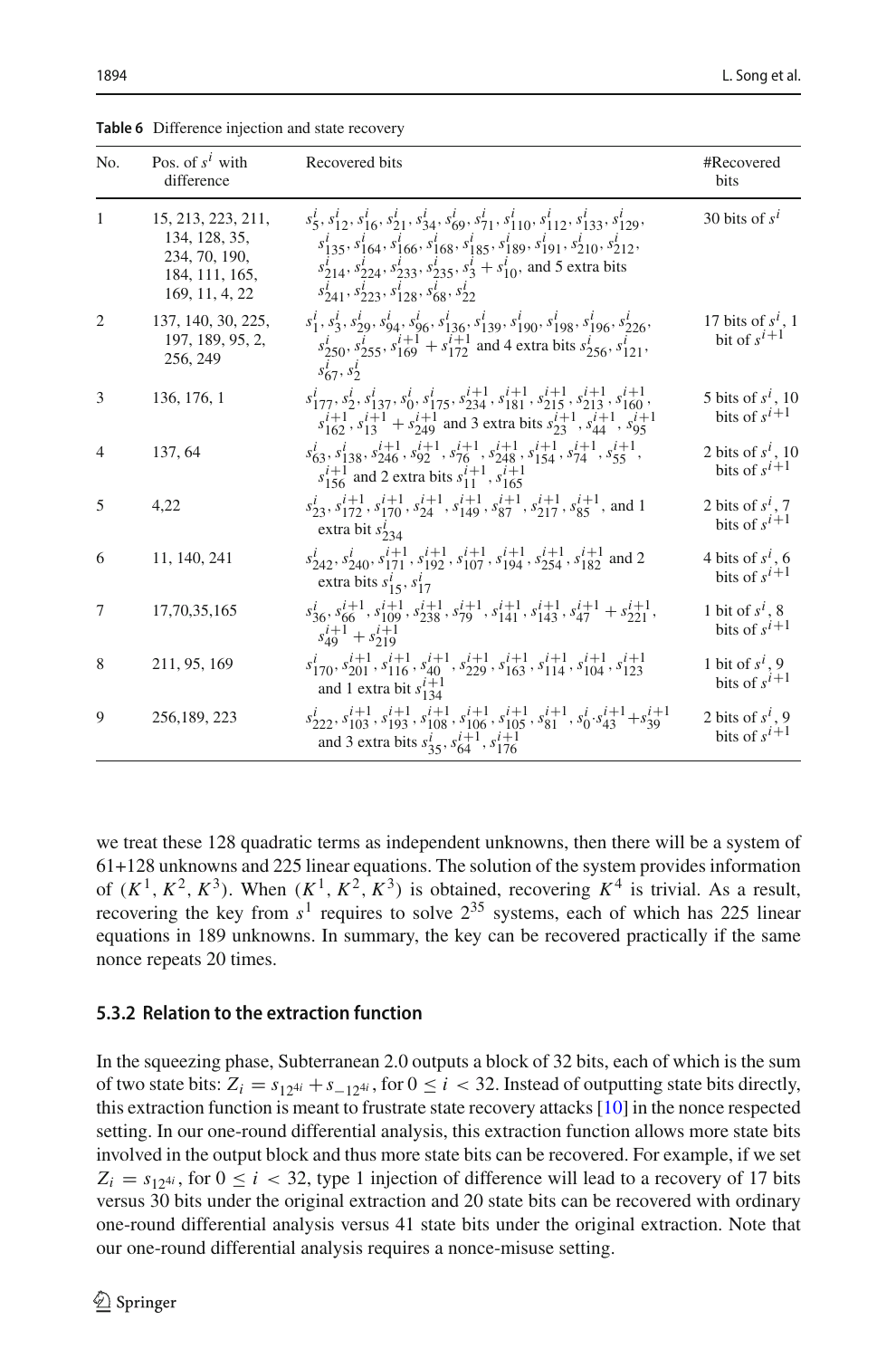| Table 7 State recovery with 19 injections of difference under the nonce-misuse setting |                                                                                                                                                                                                                                                                                                                                                                                                                                        |                                                                                                                                                                                                                                                                                                                                                                                                                                                                                                                                                  |
|----------------------------------------------------------------------------------------|----------------------------------------------------------------------------------------------------------------------------------------------------------------------------------------------------------------------------------------------------------------------------------------------------------------------------------------------------------------------------------------------------------------------------------------|--------------------------------------------------------------------------------------------------------------------------------------------------------------------------------------------------------------------------------------------------------------------------------------------------------------------------------------------------------------------------------------------------------------------------------------------------------------------------------------------------------------------------------------------------|
|                                                                                        | Recovered bits of s <sup>1</sup>                                                                                                                                                                                                                                                                                                                                                                                                       | Recovered bits of $s^2$                                                                                                                                                                                                                                                                                                                                                                                                                                                                                                                          |
| No. $3 \sim 9$ at $s^0$                                                                | $\begin{array}{l} s_{11}^{1} + \ _{2}^{1} a_{2} , \ _{3}^{1} s_{2}^{1} , \ _{4}^{1} a_{3}^{1} , \ _{5}^{1} s_{2}^{1} a_{3} , \ _{5}^{1} s_{2}^{1} a_{3}^{1} , \ _{5}^{1} s_{2}^{1} a_{3}^{1} , \\ s_{1}^{1} s_{1} \ _{4}^{1} s_{1}^{1} s_{2}^{1} s_{3}^{1} , \ _{5}^{1} s_{1}^{1} s_{1}^{1} s_{1}^{1} s_{1}^{1} s_{1}^{1} s_{1}^{1} s$<br>59 bits: $s_{234}^1$ , $s_{181}^1$ , $s_{215}^1$ , $s_{213}^3$ , $s_{160}^1$ , $s_{162}^1$ , |                                                                                                                                                                                                                                                                                                                                                                                                                                                                                                                                                  |
|                                                                                        | $s_0^0$ can be known)                                                                                                                                                                                                                                                                                                                                                                                                                  |                                                                                                                                                                                                                                                                                                                                                                                                                                                                                                                                                  |
| No. $1 \sim 9$ at s <sup>1</sup>                                                       | $\begin{array}{c} \delta 0 \, \text{bits: } s^1_1, \, s^1_1\rho, \, s^1_1\rho, \, s^1_2\rho, \, s^1_2\rho, \, s^1_2\rho, \, s^1_2\rho, \, s^1_1\rho, \\ s^1_1\rho, \, s^1_{12} \rho, \, s^1_{12} \rho, \, s^1_{13} \rho, \, s^1_{16} \rho, \, s^1_{16} \rho, \, s^1_{16} \rho, \, s^1_{18} \rho, \\ s^1_1\rho, \, s^1_{21} \rho, \, s^1_{21} \rho$                                                                                     | $\begin{array}{l} \tilde{\gamma}_{160}^2,\tilde{\gamma}_{162}^2,\tilde{\gamma}_{13}^2+\tilde{\gamma}_{249}^2,\tilde{\gamma}_{23}^2,\tilde{\gamma}_{44}^2,\tilde{\gamma}_{56}^2,\tilde{\gamma}_{246}^2,\\ \tilde{\gamma}_{22}^2,\tilde{\gamma}_{76}^2,\tilde{\gamma}_{248}^2,\tilde{\gamma}_{154}^2,\tilde{\gamma}_{14}^2,\tilde{\gamma}_{55}^2,\tilde{\gamma}_{166}^2,\tilde{\gamma}_{11}^2,\tilde{\gamma}_{165}^2,\\ \tilde{\gamma}_{172}^2,\til$<br>60 bits: $s_{169}^2 + s_{172}^2$ , $s_{234}^2$ , $s_{181}^2$ , $s_{215}^2$ , $s_{213}^2$ , |

<span id="page-20-0"></span> $\underline{\textcircled{\tiny 2}}$  Springer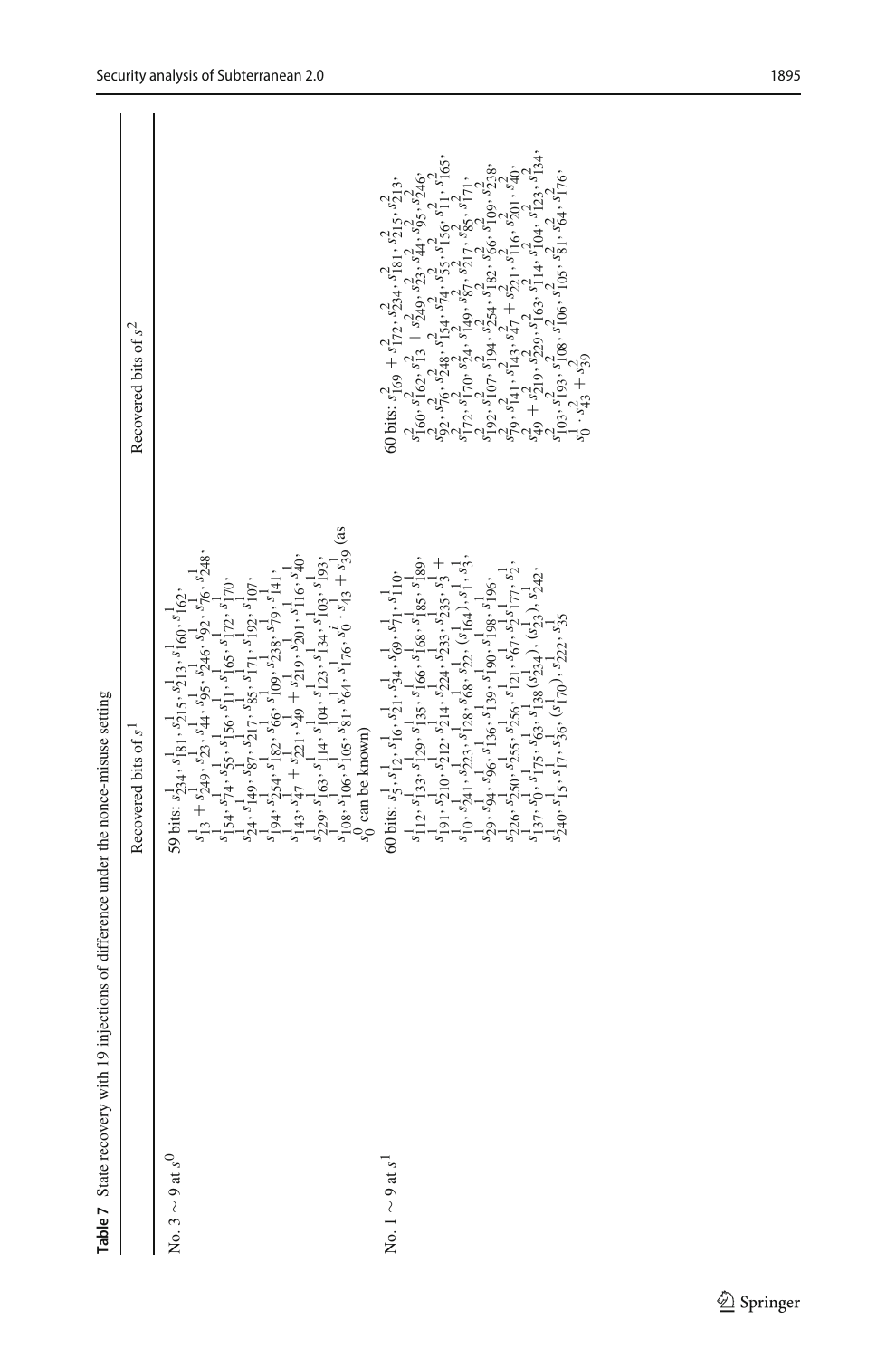| Table 7 continued                                                                                                                                                                                                                                                                    |                                                                                                                                                                                                                                    |                                                                                                                                                                                                                                                                                                                  |
|--------------------------------------------------------------------------------------------------------------------------------------------------------------------------------------------------------------------------------------------------------------------------------------|------------------------------------------------------------------------------------------------------------------------------------------------------------------------------------------------------------------------------------|------------------------------------------------------------------------------------------------------------------------------------------------------------------------------------------------------------------------------------------------------------------------------------------------------------------|
|                                                                                                                                                                                                                                                                                      | Recovered bits of s <sup>1</sup>                                                                                                                                                                                                   | Recovered bits of $s^2$                                                                                                                                                                                                                                                                                          |
| No. $1 \sim 3$ at $s^2$                                                                                                                                                                                                                                                              |                                                                                                                                                                                                                                    | $\begin{array}{ll} & 52 \; \mbox{bits:} \; s_7^2, \; s_{12}^2, \; s_{16}^2, \; s_{19}^2, \; s_{24}^2, \; s_{89}^2, \; s_{71}^2, \; s_{11}^2 \; \mbox{,} \\ & s_{11}^2, \; s_{123}^2, \; s_{129}^2, \; s_{135}^2, \; s_{164}^2, \; s_{166}^2, \; s_{168}^2, \; s_{185}^2, \\ & s_{189}^2, \; s_{191}^2, \; s_{21$ |
| In total                                                                                                                                                                                                                                                                             | 1 additional bit from No. 9 injection:<br>$s_3^1 = s_7^2 + s_{201}^2 + s_{196}^2 + s_{34}^1 + s_{226}^1 * s_{189}^2 +$<br>$s_{226}^1 + 1 + \Delta Z_5^2 + \Delta Z_5^2$ . Thus, 120 bits plus 11<br>remaining extraction equations | 112 bits plus 16 remaining extraction equations                                                                                                                                                                                                                                                                  |
| Guess 26 bits:<br>$s_{49}^{1}$ , $s_{47}^{1}$ , $s_{8}^{1}$ , $s_{184}^{1}$ , $s_{61}^{1}$ , $s_{19}^{1}$ , $s_{19}^{1}$ , $s_{20}^{1}$ , $s_{51}^{1}$ , $s_{52}^{1}$ , $s_{62}^{1}$ , $s_{83}^{1}$ , $s_{89}^{1}$ , $s_{98}^{1}$ , $s_{100}^{1}$ , $s_{118}^{1}$ ,<br>$s_{125}^{1}$ |                                                                                                                                                                                                                                    |                                                                                                                                                                                                                                                                                                                  |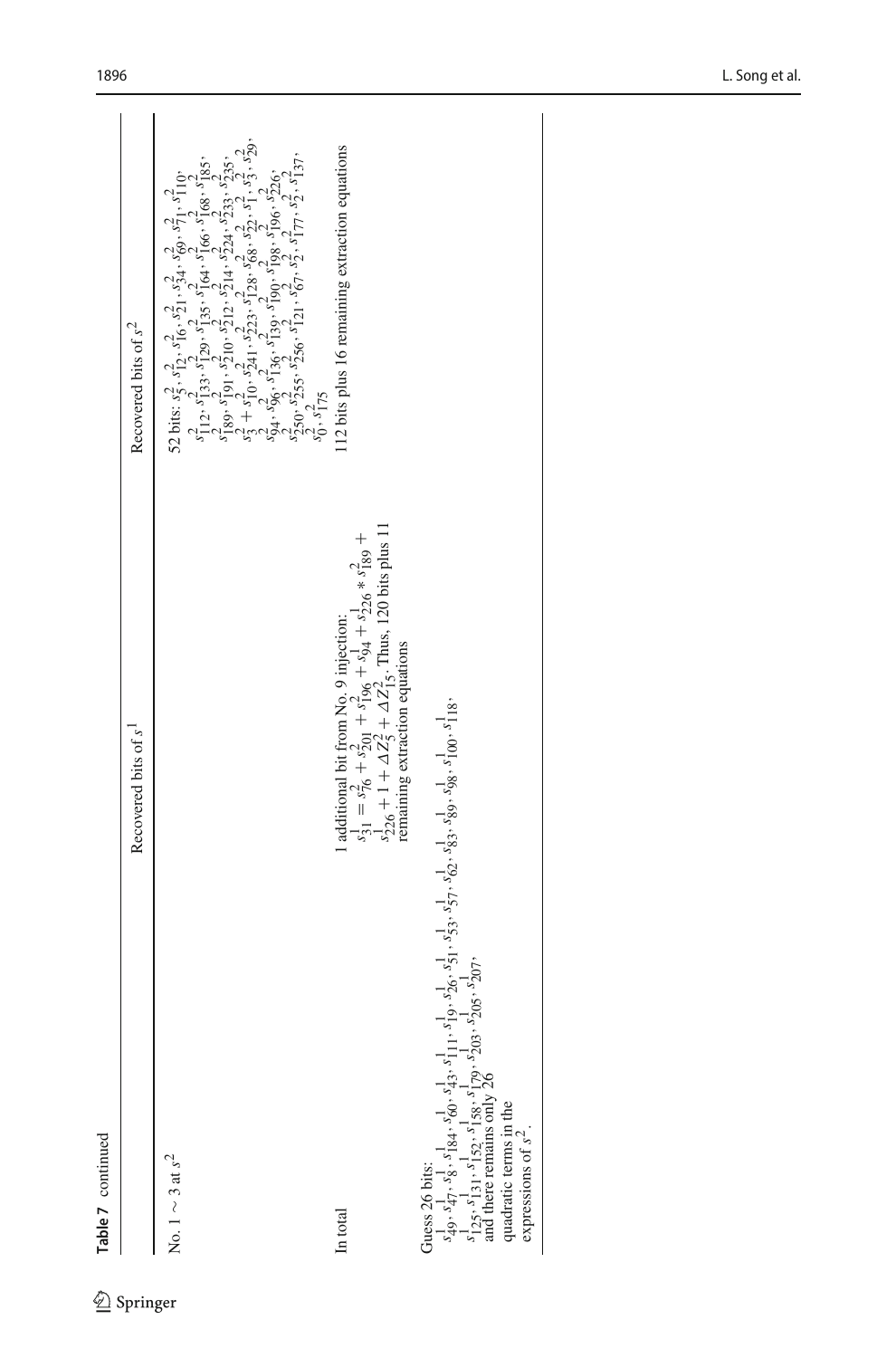#### **5.3.3 Comparison to the work by Liu, Isobe and Meier**

In [\[13\]](#page-29-4), Liu, Isobe and Meier presented a practical state-recovery attack in the nonce-misuse setting with  $2^{13}$  32-bit blocks based on conditional cube analysis. It was exploited that when the condition holds, the sum of over a set of outputs will be zero. They mainly utilized a 2-dimensional set to recover one bit, which means 4 repetitions of nonce are required for retrieving 1 state bit. On the contrary, as many as 30 state bits can be recovered with 2 repetitions of nonce by a one-round differential. Therefore, the data complexity is much lower in our one-round differential analysis.

### <span id="page-22-0"></span>**6 Concluding remarks**

In this paper, we investigated the "single-round permutation" in various phases of Subterranean 2.0 and identified three related attack scenarios that deserve further analysis: keystream biases in the keyed squeezing phase, state collisions in the keyed absorbing phase, and oneround differentials in the message processing phase when a nonce is reused.

To carry out a study on the security in the first two attack scenarios, it is necessary to search for differential/linear trails under special constraints. First, we proposed a set of toy versions of Subterranean 2.0: Subterranean-m(*d*) to understand Subterranean 2.0 with easier effort. Besides, we observed a resemblance between the non-linear layer of the round function of Subterranean 2.0 and SIMON's round function. Such resemblance offers a good starting point for differential/linear analysis of Subterranean 2.0. Inspired by the existing work on SIMON, we proposed explicit formulas for computing the correlation of linear trails of ciphers that exploit chaining AND operations like Subterranean 2.0, and built our own models for Subterranean 2.0. The experiments on Subterranean-m(*d*) show that for most choices of *d*, Subterranean-m is secure against linear attacks and state collision attacks, but Subterranean-m(58) (resp. Subterranean-m(41)) is vulnerable to linear attacks (resp. state collision attacks). It is very likely that these results of Subterranean-m reflect the security of Subterranean 2.0 due to similar designs. We also found a flaw in the designers' reasoning of Subterranean 2.0's linear bias but supported the designers' claim that there is no bias measurable from  $2^{96}$  data blocks or less. Due to the time-consuming search for differential trails of Subterranean 2.0, its security against the state collision attack in keyed modes still remains an open question.

Finally, we observed that one-round differentials allow to recover state bits in the noncemisuse setting. In order to recover a sufficient number of state bits, we further proposed nested one-round differentials where a one-round differential is prepended to another, acting as a difference injector. As a result, a practical state recovery attack can be achieved with only 20 repetitions of the nonce and 88 blocks of data. Our analysis shows that Subterranean-like constructions with quadratic single-round permutation must be used carefully in practice as the security crashes when nonce uniqueness is lost.

**Acknowledgements** The authors would like to thank anonymous reviewers for their helpful comments and suggestions. The work of this paper was supported by the National Natural Science Foundation of China (Grants 62022036, 61802399, 61802400, 61732021, and 61772519), the National Key Research and Development Program of China (Grant 2018YFA0704704), the Youth Innovation Promotion Association CAS, Nanyang Technological University in Singapore (Grant 04INS000397C230), and Singapore's Ministry of Education (Grants RG91/20 and MOE2019-T2-1-060).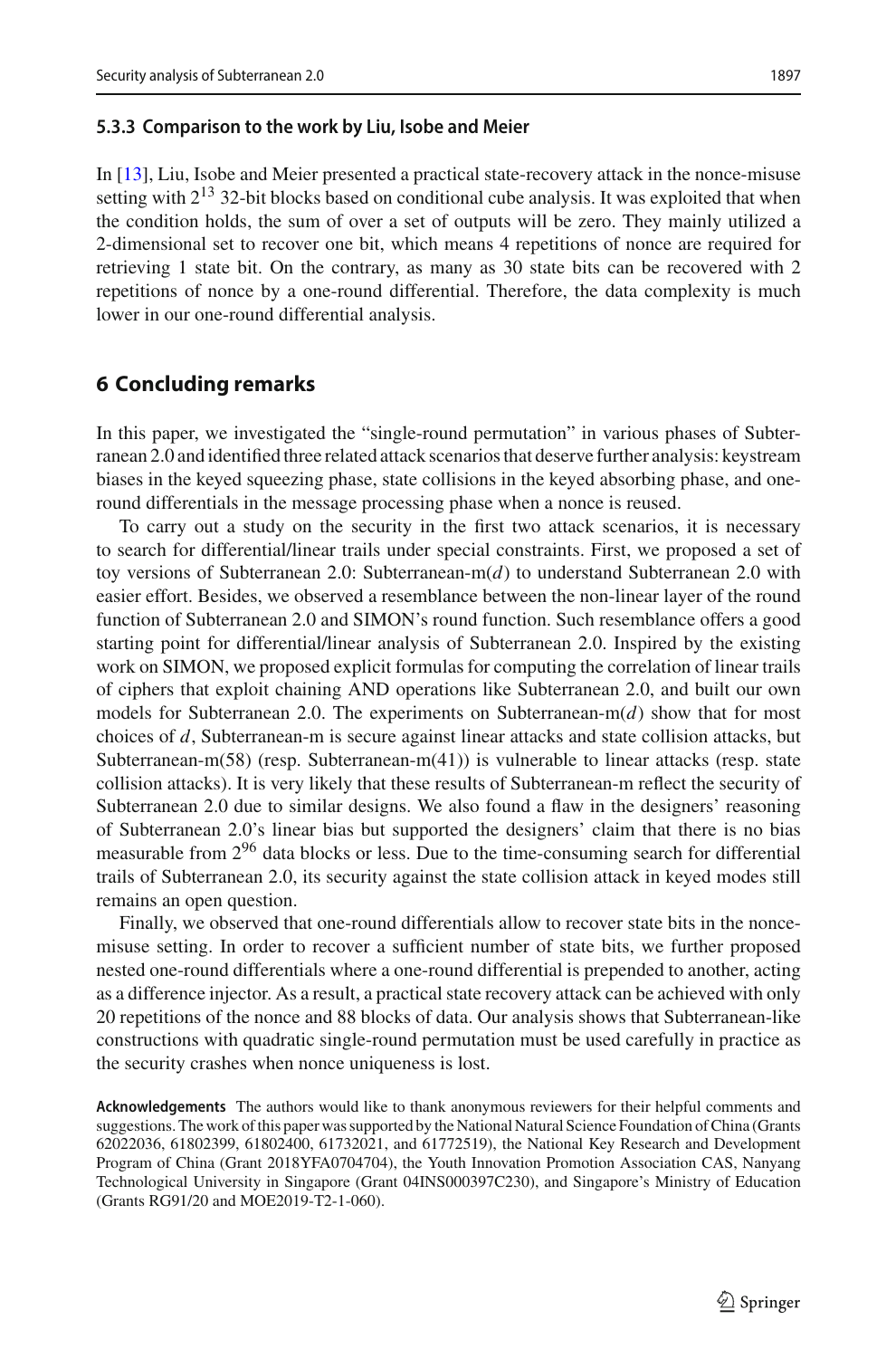**Open Access** This article is licensed under a Creative Commons Attribution 4.0 International License, which permits use, sharing, adaptation, distribution and reproduction in any medium or format, as long as you give appropriate credit to the original author(s) and the source, provide a link to the Creative Commons licence, and indicate if changes were made. The images or other third party material in this article are included in the article's Creative Commons licence, unless indicated otherwise in a credit line to the material. If material is not included in the article's Creative Commons licence and your intended use is not permitted by statutory regulation or exceeds the permitted use, you will need to obtain permission directly from the copyright holder. To view a copy of this licence, visit [http://creativecommons.org/licenses/by/4.0/.](http://creativecommons.org/licenses/by/4.0/)

## <span id="page-23-0"></span>**Appendix A: Algebraic properties of**

For studying the algebraic properties of  $\theta$ , we treat the state *s* as a binary polynomial  $\sum_i s_i X^i$ , following the way in [\[8\]](#page-29-1). Then the  $\theta$  operation becomes a modular multiplication

$$
\theta(s(X)) = s(X)(1 + X^3 + X^8) \bmod (1 + X^b).
$$

In particular, we consider  $b = 97$ . The modulus  $1 + X^{97}$  is the product of  $X + 1$  and two irreducible polynomials of degree 48.

$$
x^{48} + x^{43} + x^{41} + x^{40} + x^{38} + x^{36} + x^{32} + x^{29} + x^{24} + x^{19} + x^{16} + x^{12} + x^{10} + x^8 + x^7 + x^5 + 1,
$$
  
\n
$$
x^{48} + x^{47} + x^{46} + x^{45} + x^{44} + x^{41} + x^{36} + x^{35} + x^{33} + x^{32} + x^{30} + x^{29} + x^{25} + x^{24} + x^{23} + x^{19} + x^{18} + x^{16} + x^{15} + x^{13} + x^{12} + x^7 + x^4 + x^3 + x^2 + x + 1.
$$

Let  $P(X) = 1 + X^3 + X^8$ . As  $P(X)$  is coprime with  $1 + X^{97}$ , the inverse of  $P(X)$  is

$$
\begin{aligned} \label{eq:ch-6} X^{92} + X^{91} + X^{87} + X^{86} + X^{84} + X^{83} + X^{82} + X^{81} + X^{77} + X^{75} + X^{74} + X^{73} + X^{72} + X^{70} + X^{68} + X^{66} + \\ X^{64} + X^{63} + X^{62} + X^{61} + X^{60} + X^{59} + X^{57} + X^{53} + X^{51} + X^{49} + X^{48} + X^{46} + X^{45} + X^{44} + X^{39} + X^{38} + \\ X^{37} + X^{36} + X^{34} + X^{33} + X^{32} + X^{30} + X^{27} + X^{26} + X^{24} + X^{21} + X^{18} + X^{10} + X^{5} + X^{2} + 1, \end{aligned}
$$

where there are 47 terms (versus 127 for  $b = 257$ ). Hence, the high diffusion in the backward direction still remains for  $b = 97$ .

Also, the order of  $P(X)$  is sufficiently large. The order of 2 in  $(\mathbb{Z}/97\mathbb{Z}^*, \times)$  is 48. Therefore,

$$
P^{2^{48}}(X) \bmod (1 + X^{97}) = P(X^{2^{48} \bmod 97}) = P(X).
$$

This means the order of  $P(X)$  divides  $2^{48} - 1 = 3^2 \cdot 5 \cdot 7 \cdot 13 \cdot 17 \cdot 97 \cdot 241 \cdot 257 \cdot 673$ . Through a computation on Sage, it shows that the order of  $P(X)$  is  $2^{48} - 1$  (versus  $2^{16} - 1$ for  $b = 257$ ).

When *b* is set to another primes of the form  $8k+1 < 257$ , for  $k = 2, 5, 9, 11, 12, 14, 17, 24, 29$ , 30, a similar analysis can be done for studying algebraic properties of  $\theta$ . It shows that in all cases  $\theta$  is reversible and its inverse is dense.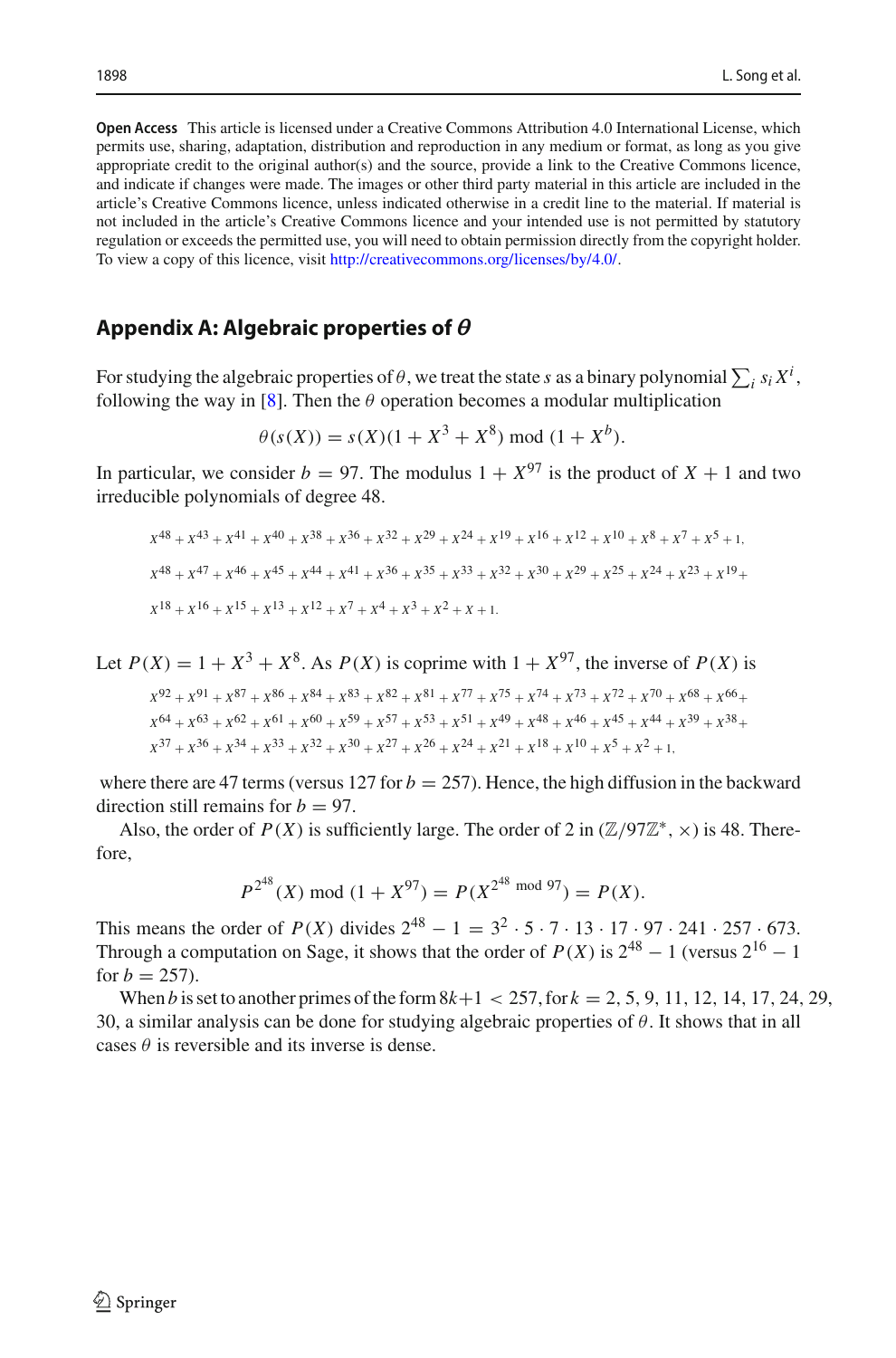

<span id="page-24-0"></span>**Fig. 7** Correlations of keystreams with 3 Fig. 7 Correlations of keystreams with 3 ~ 5 blocks for Subterranean-m  $\sim$  5 blocks for Subterranean-m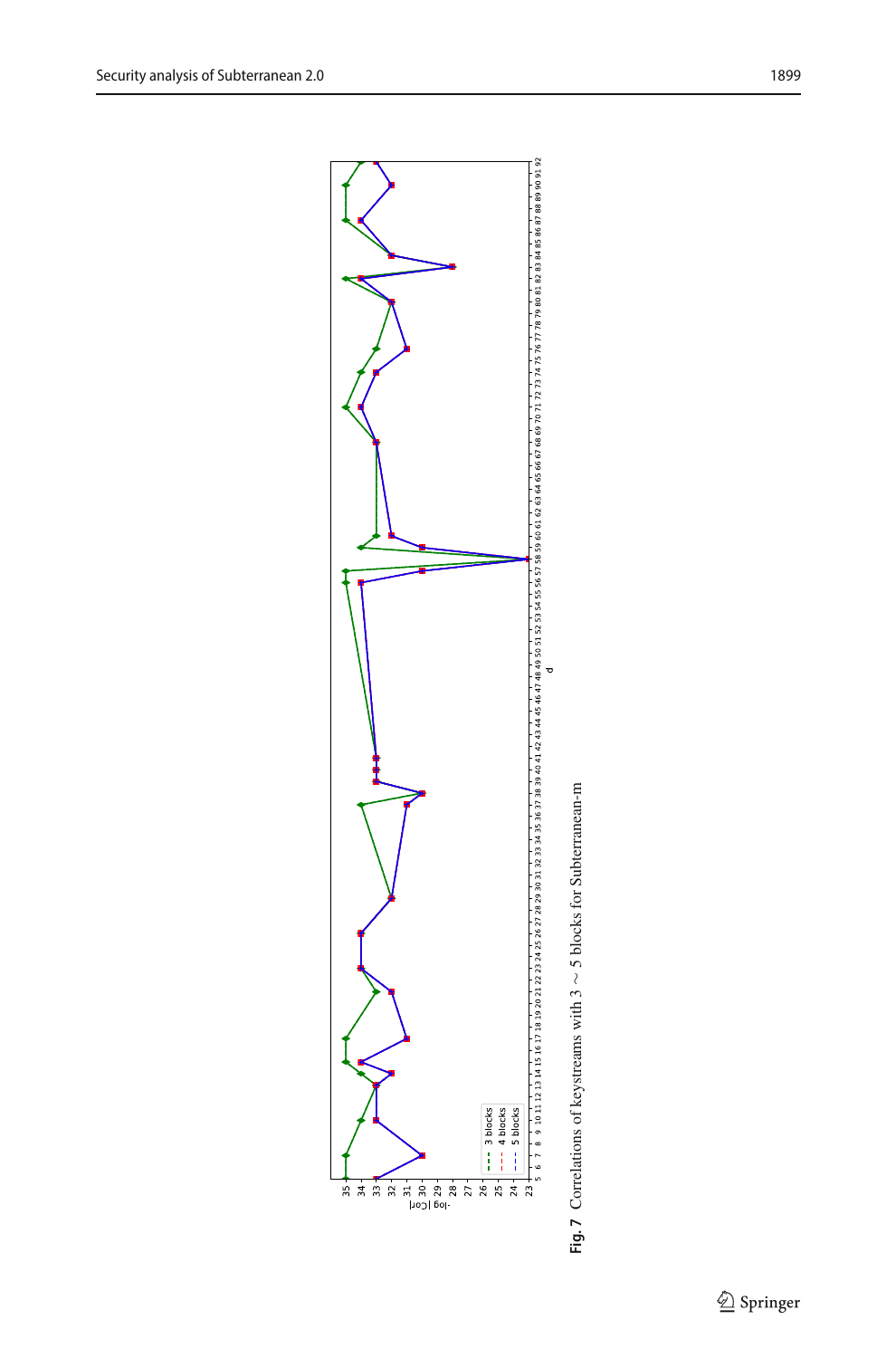

<span id="page-25-0"></span>Fig. 8 Differential probabilities with  $3 \sim 6$  blocks for Subterranean-m **Fig. 8** Differential probabilities with 3 ∼ 6 blocks for Subterranean-m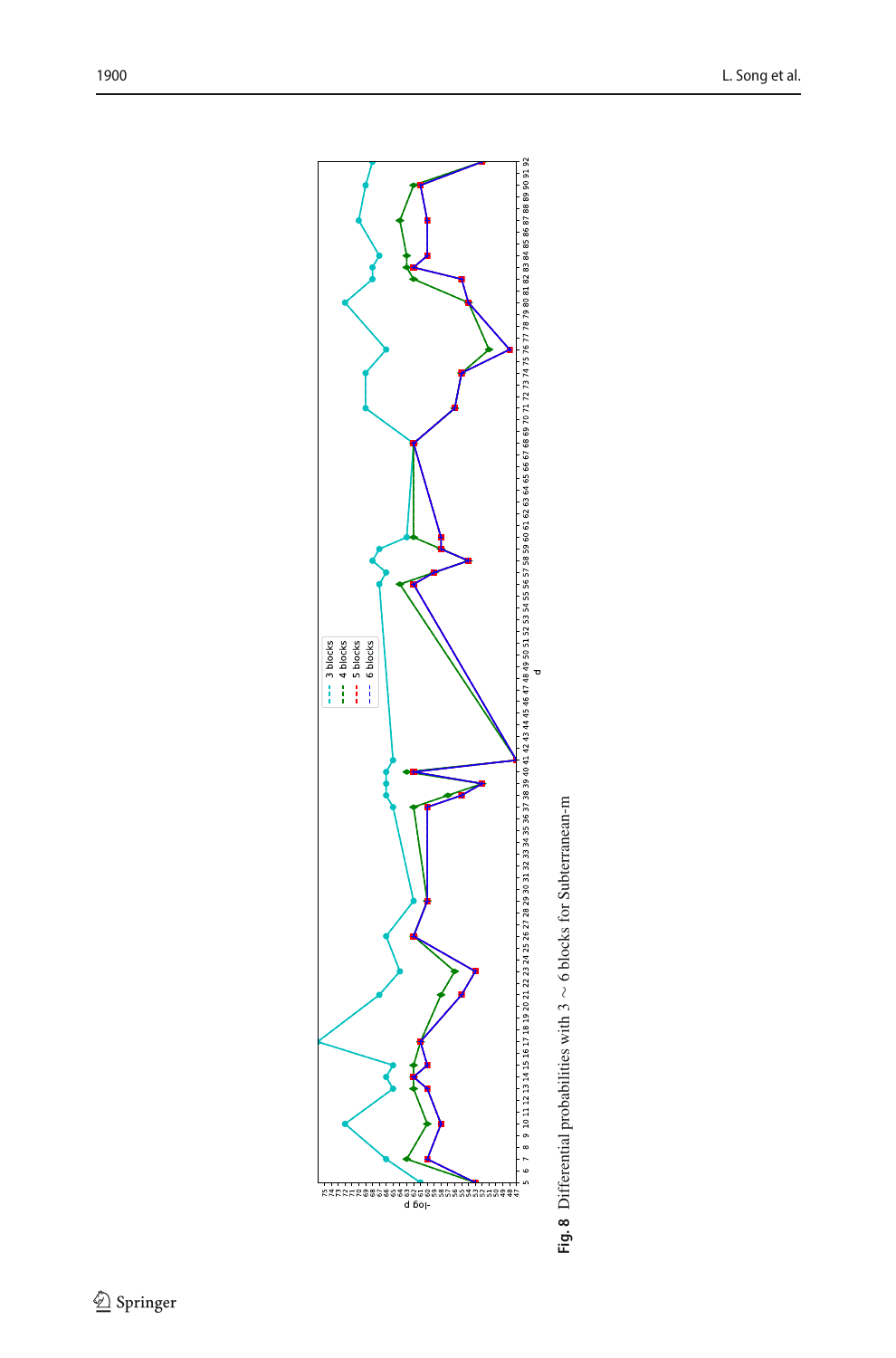## **Appendix B: Differential/linear trails**

This section presents two exact differential/linear trails of Subterranean-m in Tables [8](#page-26-1) and [9,](#page-26-0) based on which state collisions or linear bias can be detected. The approximation derived from the linear trail in Table [9](#page-26-0) can be found in Table [10](#page-27-0) and its correlation can be verified using Lemmas [1](#page-12-0) and [2.](#page-13-0) When *d* varies, the correlations (resp. probabilities) of linear (resp. differential) trails of Subterranean-m regarding keystream bias (resp. state collisions) are displayed in Fig. [7](#page-24-0) (resp. Fig. [8\)](#page-25-0).

| Round $i$      |                           | <b>Difference</b>           | $-\log_2(p_i)$ |
|----------------|---------------------------|-----------------------------|----------------|
| $\Omega$       | $\Delta Z$                | 0x0000000000000000200000010 | $\overline{4}$ |
|                | $\alpha$                  | 0x0000000000000000200000010 |                |
|                | $\beta$                   | 0x0000000000000000200000010 |                |
|                | $\pi \circ \theta(\beta)$ | 0x0240000800000000020008080 |                |
| 1              | AZ.                       | 0x0010000000000000000400052 | 19             |
|                | $\alpha$                  | 0x02500008000000000204080D2 |                |
|                | $\beta$                   | 0x125C00080000000002040C0DB |                |
|                | $\pi \circ \theta(\beta)$ | 0x0D1215A000040801200404EAC |                |
| $\overline{c}$ | AZ.                       | 0x0010000000040801200400042 | 24             |
|                | $\alpha$                  | 0x0D0215A000000000000004EEE |                |
|                | $\beta$                   | 0x1BC2908000000000000004965 |                |
|                | $\pi \circ \theta(\beta)$ | 0x0000000000000800001000010 |                |
| 3              | AZ.                       | 0x0000000000000800001000010 |                |
|                | $\alpha$                  | 0x0000000000000000000000000 |                |

<span id="page-26-1"></span>**Table 8** Differential trail of Subterranean-m(41) using 4 blocks with probability 2−<sup>47</sup> for state collisions

<span id="page-26-0"></span>

|  |  |  |  |  | <b>Table 9</b> Linear trail of Subterranean-m(58) using 3 blocks with correlation $2^{-23}$ |
|--|--|--|--|--|---------------------------------------------------------------------------------------------|
|--|--|--|--|--|---------------------------------------------------------------------------------------------|

| Round $i$      | Difference                |                                 | $-\log_2( Cor )$ |
|----------------|---------------------------|---------------------------------|------------------|
| $\Omega$       | Z                         | 0x10900000000000000000000242    | 11               |
|                | $\alpha$                  | 0x10900000000000000000000242    |                  |
|                | β                         | $0x109000000000000000015$ FF40  |                  |
|                | $\pi \circ \theta(\beta)$ | 0x00000000802000020000000000    |                  |
|                | Z                         |                                 | 12               |
|                | $\alpha$                  | 0x00000000802000020000000000    |                  |
|                | β                         | $0x00000001$ EEE01EEE0000000000 |                  |
|                | $\pi \circ \theta(\beta)$ | 0x12900000000000000000000252    |                  |
| $\mathfrak{D}$ | Z                         | 0x12900000000000000000000252    |                  |
|                | $\alpha$                  |                                 |                  |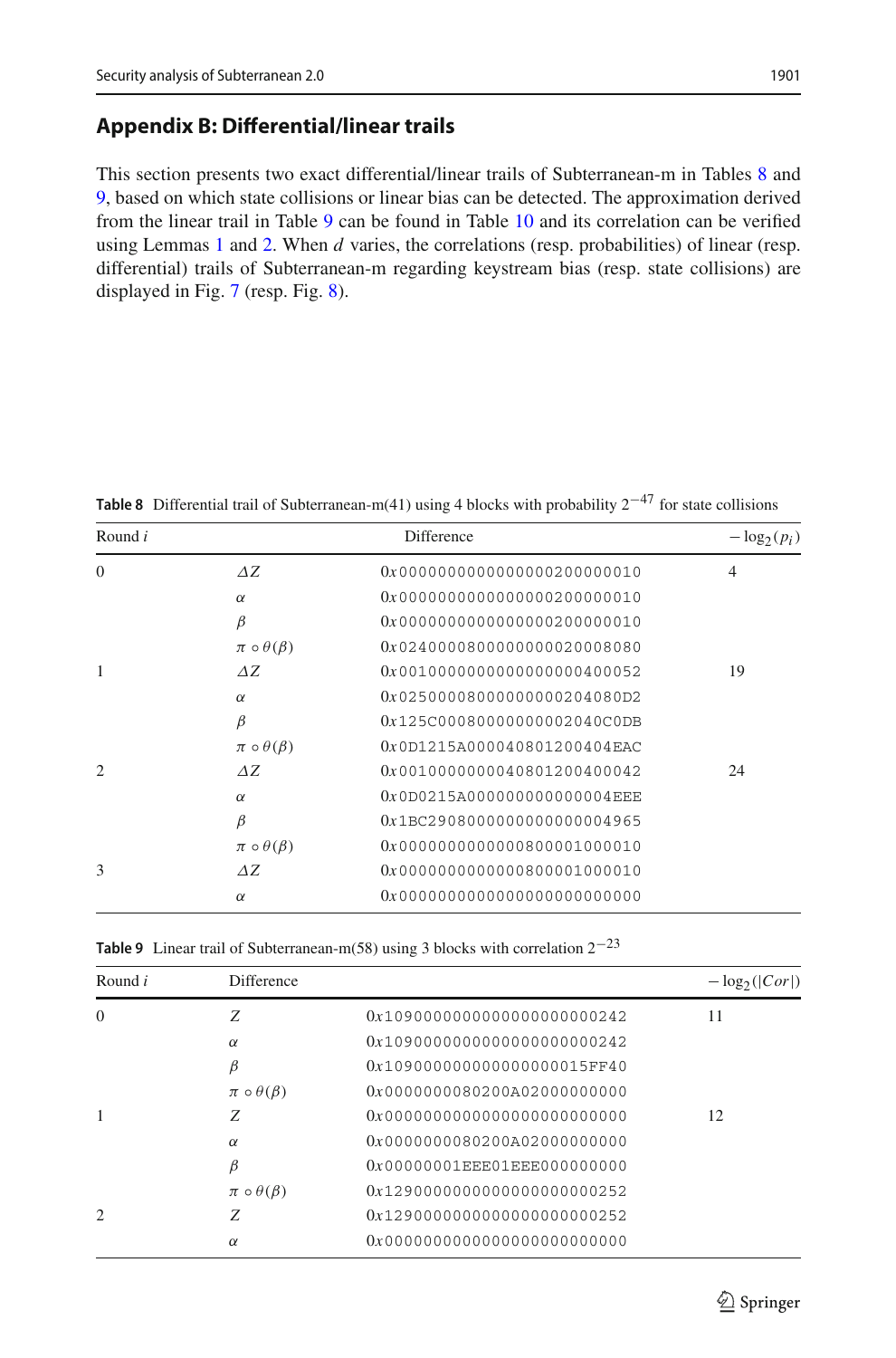| $Z_0^0 = s_1^0 + s_{96}^0,$                              |
|----------------------------------------------------------|
| $Z_{10}^0 = s_{91}^0 + s_6^0,$                           |
| $w_8^0 = s_8^0 + s_9^0 * s_{10}^0 + s_{10}^0,$           |
| $w_{10}^0 = s_{10}^0 + s_{11}^0 * s_{12}^0 + s_{12}^0$ , |
| $w_{12}^0 = s_{12}^0 + s_{13}^0 * s_{14}^0 + s_{14}^0,$  |
| $w_{14}^0 = s_{14}^0 + s_{15}^0 * s_{16}^0 + s_{16}^0$   |
| $w_{16}^0 = s_{16}^0 + s_{17}^0 * s_{18}^0 + s_{18}^0,$  |
| $w_{20}^0 = s_{20}^0 + s_{21}^0 * s_{22}^0 + s_{22}^0$   |
| $w_{91}^0 = s_{91}^0 + s_{92}^0 * s_{93}^0 + s_{93}^0$   |
| $s_{67}^1 = w_6^0 + w_9^0 + w_{14}^0$                    |
| $s_{47}^1 = w_{10}^0 + w_{13}^0 + w_{18}^0$              |
| $s_{45}^1 = w_{88}^0 + w_{91}^0 + w_{96}^0$              |
| $w_{38}^1 = s_{38}^1 + s_{39}^1 * s_{40}^1 + s_{40}^1$ , |
| $w_{41}^1 = s_{41}^1 + s_{42}^1 * s_{43}^1 + s_{43}^1,$  |
| $w_{43}^1 = s_{43}^1 + s_{44}^1 * s_{45}^1 + s_{45}^1,$  |
| $w_{46}^1 = s_{46}^1 + s_{47}^1 * s_{48}^1 + s_{48}^1,$  |
| $w^1_{48} = s^1_{48} + s^1_{49} * s^1_{50} + s^1_{50},$  |
| $w_{58}^1 = s_{58}^1 + s_{59}^1 * s_{60}^1 + s_{60}^1$ , |
| $w_{61}^1 = s_{61}^1 + s_{62}^1 * s_{63}^1 + s_{63}^1$ , |
| $w_{63}^1 = s_{63}^1 + s_{64}^1 * s_{65}^1 + s_{65}^1$   |
| $w_{66}^1 = s_{66}^1 + s_{67}^1 * s_{68}^1 + s_{68}^1$   |
| $w_{68}^1 = s_{68}^1 + s_{69}^1 * s_{70}^1 + s_{70}^1$ , |
| $s_4^2 = w_{38}^1 + w_{41}^1 + w_{46}^1$                 |
| $s_{91}^2 = w_{40}^1 + w_{43}^1 + w_{48}^1$ ,            |
| $s_1^2 = w_{58}^1 + w_{61}^1 + w_{66}^1$                 |
| $s_{88}^2 = w_{60}^1 + w_{63}^1 + w_{68}^1$              |
| $Z_1^2 = s_{88}^2 + s_9^2$ ,                             |
| $Z_{10}^2 = s_{91}^2 + s_6^2$ .                          |
| $Z_1^0 = s_{88}^0 + s_9^0,$                              |
| $w_6^0 = s_6^0 + s_7^0 * s_8^0 + s_8^0,$                 |
| $w_9^0 = s_9^0 + s_{10}^0 * s_{11}^0 + s_{11}^0$ ,       |
| $w_{11}^0 = s_{11}^0 + s_{12}^0 * s_{13}^0 + s_{13}^0,$  |
| $w_{13}^0 = s_{13}^0 + s_{14}^0 * s_{15}^0 + s_{15}^0,$  |
| $w_{15}^0 = s_{15}^0 + s_{16}^0 * s_{17}^0 + s_{17}^0$ , |
| $w_{18}^0 = s_{18}^0 + s_{19}^0 * s_{20}^0 + s_{20}^0$ , |

<span id="page-27-0"></span>**Table 10** Detailed approximation and the final approximation derived from Table [9](#page-26-0)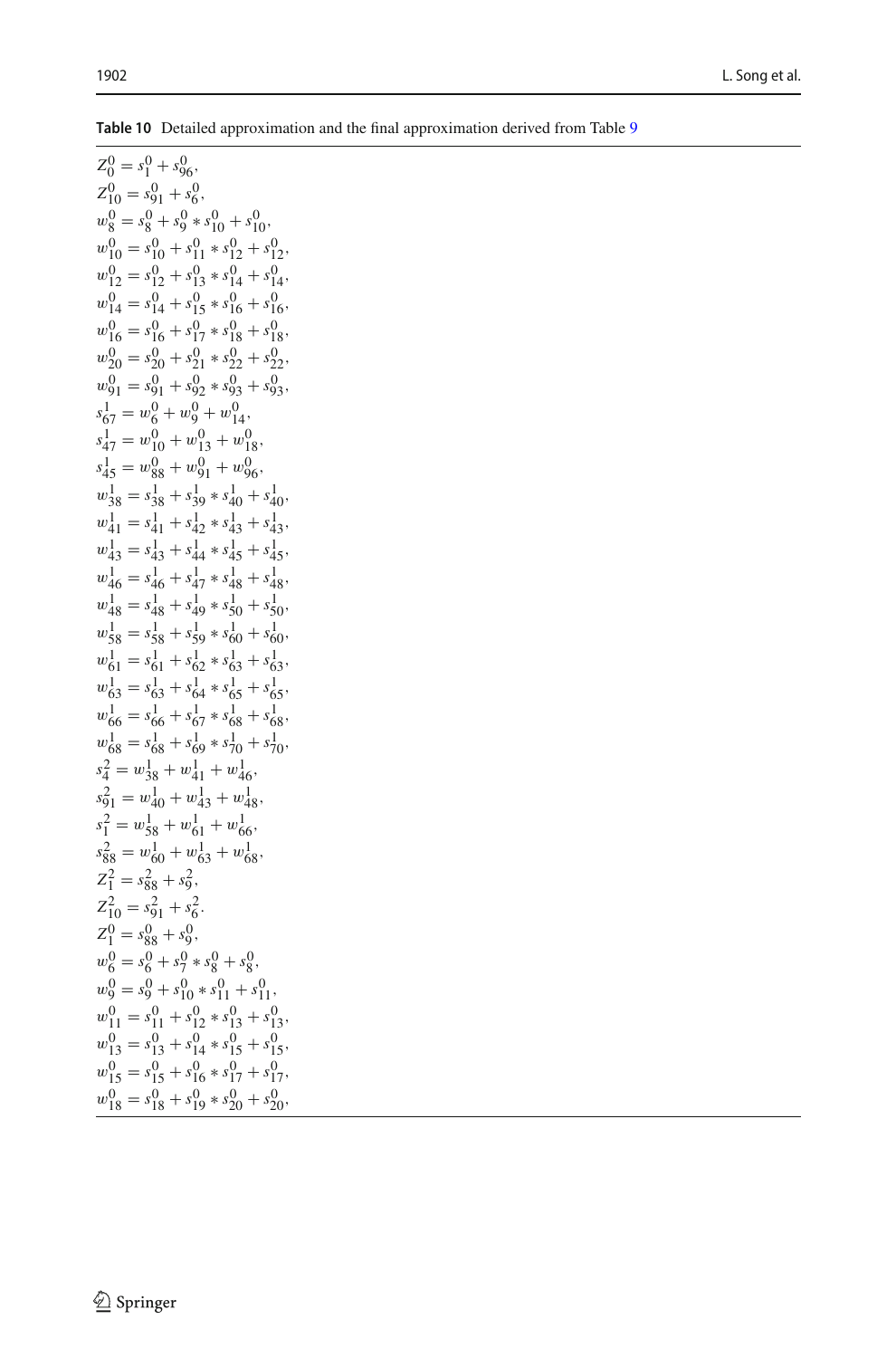#### **Table 10** continued

| $w_{88}^0 = s_{88}^0 + s_{89}^0 * s_{90}^0 + s_{90}^0$                                                                                                                                  |
|-----------------------------------------------------------------------------------------------------------------------------------------------------------------------------------------|
| $w_{96}^0 = s_{96}^0 + s_0^0 * s_1^0 + s_1^0$ ,                                                                                                                                         |
| $s_{57}^1 = w_8^0 + w_{11}^0 + w_{16}^0$                                                                                                                                                |
| $s_{37}^1 = w_{12}^0 + w_{15}^0 + w_{20}^0$                                                                                                                                             |
| $w_{37}^1 = s_{37}^1 + s_{38}^1 * s_{39}^1 + s_{39}^1$                                                                                                                                  |
| $w_{39}^1 = s_{39}^1 + s_{40}^1 * s_{41}^1 + s_{41}^1$ ,                                                                                                                                |
| $w_{42}^1 = s_{42}^1 + s_{43}^1 * s_{44}^1 + s_{44}^1$ ,                                                                                                                                |
| $w_{45}^1 = s_{45}^1 + s_{46}^1 * s_{47}^1 + s_{47}^1$                                                                                                                                  |
| $w_{47}^1 = s_{47}^1 + s_{48}^1 * s_{49}^1 + s_{49}^1$                                                                                                                                  |
| $w_{57}^1 = s_{57}^1 + s_{58}^1 * s_{59}^1 + s_{59}^1$                                                                                                                                  |
| $w_{59}^1 = s_{59}^1 + s_{60}^1 * s_{61}^1 + s_{61}^1$                                                                                                                                  |
| $w_{62}^1 = s_{62}^1 + s_{63}^1 * s_{64}^1 + s_{64}^1$                                                                                                                                  |
| $w_{65}^1 = s_{65}^1 + s_{66}^1 * s_{67}^1 + s_{67}^1$                                                                                                                                  |
| $w_{67}^1 = s_{67}^1 + s_{68}^1 * s_{69}^1 + s_{69}^1$                                                                                                                                  |
| $s_9^2 = w_{37}^1 + w_{40}^1 + w_{45}^1$                                                                                                                                                |
| $s_{96}^2 = w_{39}^1 + w_{42}^1 + w_{47}^1$                                                                                                                                             |
| $s_6^2 = w_{57}^1 + w_{60}^1 + w_{65}^1$                                                                                                                                                |
| $s_{93}^2 = w_{59}^1 + w_{62}^1 + w_{67}^1$                                                                                                                                             |
| $Z_0^2 = s_1^2 + s_{96}^2$                                                                                                                                                              |
| $Z_7^2 = s_4^2 + s_{93}^2$                                                                                                                                                              |
| $Z_0^0 + Z_1^0 + Z_{10}^0 + Z_0^2 + Z_1^2 + Z_7^2 + Z_{10}^2 =$                                                                                                                         |
| $s_0^0 * s_1^0 + s_7^0 * s_8^0 + s_9^0 * s_{10}^0 + s_{10}^0 * s_{11}^0 + s_{11}^0 * s_{12}^0 + s_{12}^0 * s_{13}^0 + s_{13}^0 * s_{14}^0 +$                                            |
| $s_{14}^0$ * $s_{15}^0$ + $s_{16}^0$ * $s_{16}^0$ + $s_{16}^0$ * $s_{17}^0$ + $s_{18}^0$ + $s_{18}^0$ + $s_{20}^0$ + $s_{21}^0$ * $s_{22}^0$ + $s_{89}^0$ +                             |
| $s_{92}^0$ * $s_{93}^0$ + $s_{38}^1$ * $s_{39}^1$ + $s_{39}^1$ * $s_{40}^1$ + $s_{40}^1$ * $s_{41}^1$ + $s_{42}^1$ * $s_{43}^1$ + $s_{43}^1$ * $s_{44}^1$ + $s_{44}^1$ * $s_{45}^1$ +   |
| $s_{46}^{1} * s_{47}^{1} + s_{47}^{1} * s_{48}^{1} + s_{48}^{1} * s_{49}^{1} + s_{49}^{1} * s_{50}^{1} + s_{58}^{1} * s_{59}^{1} + s_{59}^{1} * s_{60}^{1} + s_{60}^{1} * s_{61}^{1} +$ |
| $s_{62}^{1} * s_{63}^{1} + s_{63}^{1} * s_{64}^{1} + s_{64}^{1} * s_{65}^{1} + s_{66}^{1} * s_{67}^{1} + s_{67}^{1} * s_{68}^{1} + s_{68}^{1} * s_{69}^{1} + s_{69}^{1} * s_{70}^{1} +$ |
| $s_{17}^0 + s_{22}^0 + s_{90}^0 + s_{93}^0 + s_{38}^1 + s_{40}^1 + s_{42}^1 + s_{44}^1 + s_{45}^1 + s_{46}^1 + s_{47}^1 + s_{49}^1 + s_{50}^1 +$                                        |
| $s_{58}^{1} + s_{60}^{1} + s_{62}^{1} + s_{64}^{1} + s_{66}^{1} + s_{67}^{1} + s_{69}^{1} + s_{70}^{1}$                                                                                 |

## **References**

- <span id="page-28-3"></span>1. Ashur T., Eichlseder M., Lauridsen M.M., Leurent G., Minaud B., Rotella Y., Sasaki Y., Viguier B.: Cryptanalysis of MORUS. In: T. Peyrin, S.D. Galbraith (eds.) Advances in Cryptology - ASIACRYPT 2018 - 24th International Conference on the Theory and Application of Cryptology and Information Security, Brisbane, QLD, Australia, December 2-6, 2018, Proceedings, Part II, *Lecture Notes in Computer Science*, vol. 11273, pp. 35–64. Springer (2018). [https://doi.org/10.1007/978-3-030-03329-3\\_2.](https://doi.org/10.1007/978-3-030-03329-3_2)
- <span id="page-28-2"></span>2. Beaulieu R., Shors D., Smith J., Treatman-Clark S., Weeks B., Wingers L.: The SIMON and SPECK Families of Lightweight Block Ciphers. Cryptology ePrint Archive, Report 2013/404 (2013)
- <span id="page-28-1"></span>3. Bertoni G., Daemen J., Peeters M., Van Assche G.: Cryptographic Sponge Functions. Ecrypt Hash Workshop (May 2007). [http://www.csrc.nist.gov/pki/HashWorkshop/Public\\_Comments/2007\\_May.html](http://www.csrc.nist.gov/pki/HashWorkshop/Public_Comments/2007_May.html)
- <span id="page-28-0"></span>4. Bertoni G., Daemen J., Peeters M., Van Assche G.: Duplexing the Sponge: Single-Pass Authenticated Encryption and Other Applications. In: A. Miri, S. Vaudenay (eds.) SAC 2011, *LNCS*, vol. 7118, pp. 320–337. Springer (2011). [https://doi.org/10.1007/978-3-642-28496-0\\_19.](https://doi.org/10.1007/978-3-642-28496-0_19)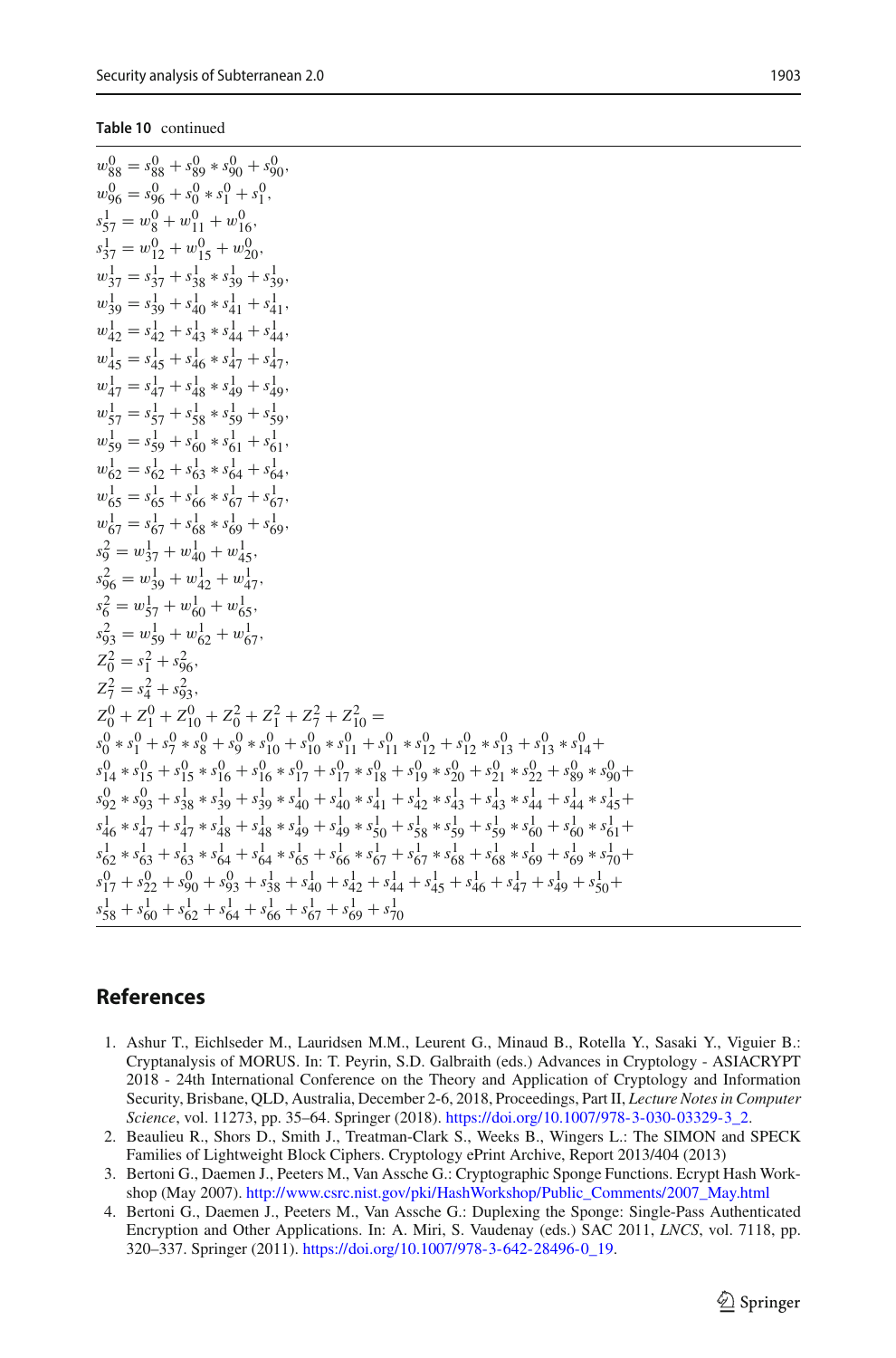- <span id="page-29-11"></span>5. Bogdanov A., Mendel F., Regazzoni F., Rijmen V., Tischhauser E.: ALE: AES-Based Lightweight Authenticated Encryption. In: S. Moriai (ed.) Fast Software Encryption - 20th International Workshop, FSE 2013, Singapore, March 11-13, 2013. Revised Selected Papers, *Lecture Notes in Computer Science*, vol. 8424, pp. 447–466. Springer (2013). [https://doi.org/10.1007/978-3-662-43933-3\\_23.](https://doi.org/10.1007/978-3-662-43933-3_23)
- <span id="page-29-3"></span>6. Claesen L.J.M., Daemen J., Genoe M., Peeters G.: Subterranean: A 600 Mbit/Sec Cryptographic VLSI Chip. In: Proceedings 1993 International Conference on Computer Design: VLSI in Computers & Processors, ICCD '93, Cambridge, MA, USA, October 3-6, 1993, pp. 610–613. IEEE Computer Society (1993). [https://doi.org/10.1109/ICCD.1993.393304.](https://doi.org/10.1109/ICCD.1993.393304)
- <span id="page-29-6"></span>7. Daemen J., Rijmen V.: The design of Rijndael: AES - the advanced encryption standard. Inf. Secur. Cryptogr. (2002). [https://doi.org/10.1007/978-3-662-04722-4.](https://doi.org/10.1007/978-3-662-04722-4)
- <span id="page-29-1"></span>8. Daemen J., Massolino P.M.C., Mehrdad A., Rotella Y.: The Subterranean 2.0 Cipher Suite. the NIST Lightweight Cryptography (LWC) Standardization project (A Round-2 Candidate) (2019). [https://csrc.nist.gov/CSRC/media/Projects/lightweight-cryptography/documents/round-2/spec](https://csrc.nist.gov/CSRC/media/Projects/lightweight-cryptography/documents/round-2/spec-doc-rnd2/subterranean-spec-round2.pdf)[doc-rnd2/subterranean-spec-round2.pdf](https://csrc.nist.gov/CSRC/media/Projects/lightweight-cryptography/documents/round-2/spec-doc-rnd2/subterranean-spec-round2.pdf)
- <span id="page-29-2"></span>9. Daemen J., Massolino P.M.C., Mehrdad A., Rotella Y.: The Subterranean 2.0 Cipher Suite. IACR Trans. Symmetric Cryptol. **2020**(S1), 262–294 (2020). [https://doi.org/10.13154/tosc.v2020.iS1.262-294.](https://doi.org/10.13154/tosc.v2020.iS1.262-294)
- <span id="page-29-16"></span>10. Fuhr T., Naya-Plasencia M., Rotella Y.: State-Recovery Attacks on Modified Ketje Jr. IACR Trans. Symmetric Cryptol. **2018**(1), 29–56 (2018). [https://doi.org/10.13154/tosc.v2018.i1.29-56.](https://doi.org/10.13154/tosc.v2018.i1.29-56)
- <span id="page-29-10"></span>11. Khovratovich D., Rechberger C.: The LOCAL Attack: Cryptanalysis of the Authenticated Encryption Scheme ALE. In: T. Lange, K.E. Lauter, P. Lisonek (eds.) Selected Areas in Cryptography - SAC 2013 - 20th International Conference, Burnaby, BC, Canada, August 14-16, Revised Selected Papers, *Lecture Notes in Computer Science*, vol. 8282, pp. 174–184. Springer (2013). [https://doi.org/10.1007/978-3-662-](https://doi.org/10.1007/978-3-662-43414-7_9) [43414-7\\_9.](https://doi.org/10.1007/978-3-662-43414-7_9)
- <span id="page-29-5"></span>12. Kölbl S., Leander G., Tiessen T.: Observations on the SIMON Block Cipher Family. In: R. Gennaro, M. Robshaw (eds.) Advances in Cryptology - CRYPTO 2015 - 35th Annual Cryptology Conference, Santa Barbara, CA, USA, August 16-20, 2015, Proceedings, Part I, *Lecture Notes in Computer Science*, vol. 9215, pp. 161–185. Springer (2015). [https://doi.org/10.1007/978-3-662-47989-6\\_8.](https://doi.org/10.1007/978-3-662-47989-6_8)
- <span id="page-29-4"></span>13. Liu F., Isobe T., Meier W.: Cube-Based Cryptanalysis of Subterranean-SAE. IACR Trans. Symmetric Cryptol. **2019**(4), 192–222 (2019). [https://doi.org/10.13154/tosc.v2019.i4.192-222.](https://doi.org/10.13154/tosc.v2019.i4.192-222)
- <span id="page-29-9"></span>14. Matsui M.: Linear Cryptanalysis Method for DES Cipher. In: T. Helleseth (ed.) Advances in Cryptology - EUROCRYPT '93, Workshop on the Theory and Application of of Cryptographic Techniques, Lofthus, Norway, May 23-27, 1993, Proceedings, *Lecture Notes in Computer Science*, vol. 765, pp. 386–397. Springer (1993). [https://doi.org/10.1007/3-540-48285-7\\_33.](https://doi.org/10.1007/3-540-48285-7_33)
- <span id="page-29-8"></span>15. Minaud B.: Linear Biases in AEGIS Keystream. In: A. Joux, A.M. Youssef (eds.) Selected Areas in Cryptography - SAC 2014 - 21st International Conference, Montreal, QC, Canada, August 14-15, 2014, Revised Selected Papers, *Lecture Notes in Computer Science*, vol. 8781, pp. 290–305. Springer (2014). [https://doi.org/10.1007/978-3-319-13051-4\\_18.](https://doi.org/10.1007/978-3-319-13051-4_18)
- <span id="page-29-0"></span>16. National Institute of Standards and Technology: Lightweight Cryptography (LWC) Standardization Project (2019). <https://csrc.nist.gov/projects/lightweight-cryptography>
- <span id="page-29-15"></span>17. Saha D., Sasaki Y., Shi D., Sibleyras F., Sun S., Zhang Y.: On the Security Margin of TinyJAMBU with Refined Differential and Linear Cryptanalysis. IACR Trans. Symmetric Cryptol. **2020**(3), 152–174 (2020). [https://doi.org/10.13154/tosc.v2020.i3.152-174.](https://doi.org/10.13154/tosc.v2020.i3.152-174)
- <span id="page-29-7"></span>18. Shi D., Sun S., Sasaki Y., Li C., Hu L.: Correlation of Quadratic Boolean Functions: Cryptanalysis of All Versions of Full MORUS. In: A. Boldyreva, D. Micciancio (eds.) Advances in Cryptology - CRYPTO 2019 - 39th Annual International Cryptology Conference, Santa Barbara, CA, USA, August 18-22, 2019, Proceedings, Part II, *Lecture Notes in Computer Science*, vol. 11693, pp. 180–209. Springer (2019). [https://doi.org/10.1007/978-3-030-26951-7\\_7.](https://doi.org/10.1007/978-3-030-26951-7_7)
- <span id="page-29-14"></span>19. Sun S., Hu L., Wang P., Qiao K., Ma X., Song L.: Automatic Security Evaluation and (Related-key) Differential Characteristic Search: Application to SIMON, PRESENT, LBlock, DES(L) and Other Bit-Oriented Block Ciphers. In: P. Sarkar, T. Iwata (eds.) Advances in Cryptology - ASIACRYPT 2014 - 20th International Conference on the Theory and Application of Cryptology and Information Security, Kaoshiung, Taiwan, R.O.C., December 7-11, 2014. Proceedings, Part I, *Lecture Notes in Computer Science*, vol. 8873, pp. 158–178. Springer (2014). [https://doi.org/10.1007/978-3-662-45611-8\\_9.](https://doi.org/10.1007/978-3-662-45611-8_9)
- <span id="page-29-12"></span>20. Wu H., Huang T.: The authenticated cipher MORUS (v2). Submission to CAESAR: Competition for Authenticated Encryption. Security, Applicability, and Robustness (Round 3 and Finalist) (2016). [https://](https://competitions.cr.yp.to/round3/morusv2.pdf) [competitions.cr.yp.to/round3/morusv2.pdf](https://competitions.cr.yp.to/round3/morusv2.pdf)
- <span id="page-29-13"></span>21. Wu H., Huang T.: TinyJAMBU: A Family of Lightweight Authenticated Encryption Algorithms. the NIST Lightweight Cryptography (LWC) Standardization project (A Round-2 Candidate) (2019). [https://csrc.nist.gov/CSRC/media/Projects/lightweight-cryptography/documents/round-2/spec](https://csrc.nist.gov/CSRC/media/Projects/lightweight-cryptography/documents/round-2/spec-doc-rnd2/TinyJAMBU-spec-round2.pdf)[doc-rnd2/TinyJAMBU-spec-round2.pdf](https://csrc.nist.gov/CSRC/media/Projects/lightweight-cryptography/documents/round-2/spec-doc-rnd2/TinyJAMBU-spec-round2.pdf)